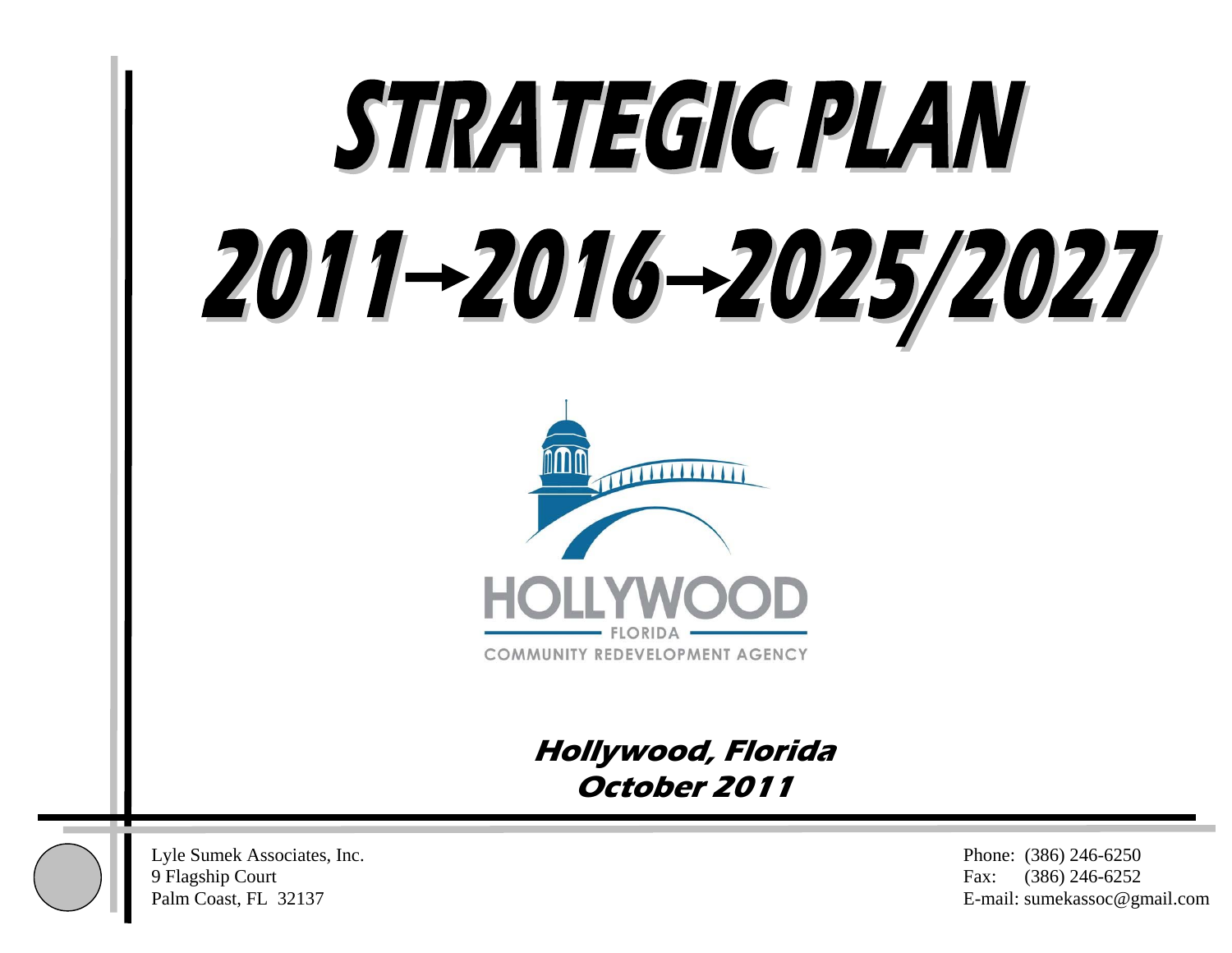### **Table of Contents**

| Strategic Planning for the Hollywood Community Redevelopment Agency ___________________ |              |
|-----------------------------------------------------------------------------------------|--------------|
| <b>Downtown Hollywood Vision 2025</b>                                                   | $\mathbf{3}$ |
| <b>Hollywood Beach Vision 2027</b>                                                      | 9            |
| <b>Hollywood CRA: Our Mission</b>                                                       | 14           |
| Hollywood CRA: Plan 2011-2016                                                           | 18           |
| Hollywood CRA: Action Agenda 2011 – 2012                                                | 34           |

**This report and all related materials are copyrighted. This report may be duplicated for distribution to appropriate parties as needed. No unauthorized duplication is allowed, including for use in training within your organization or for consulting purposes outside your organization. All requests for duplication must be submitted in writing.**

Copyright © 2011: Lyle Sumek Associates, Inc. Project 111008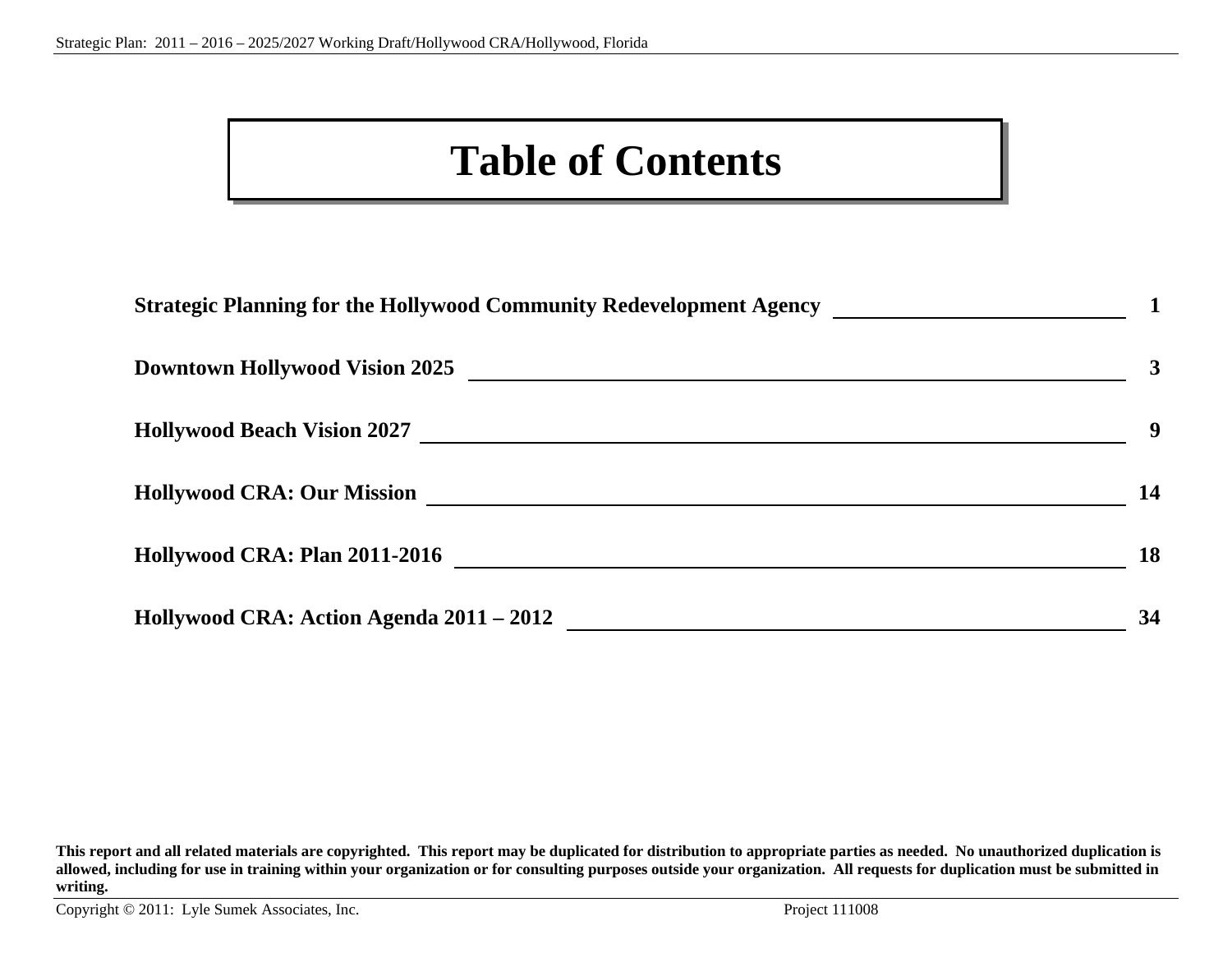## **STRATEGIC PLANNING FOR THE HOLLYWOOD COMMUNITY REDEVELOPMENT AGENCY**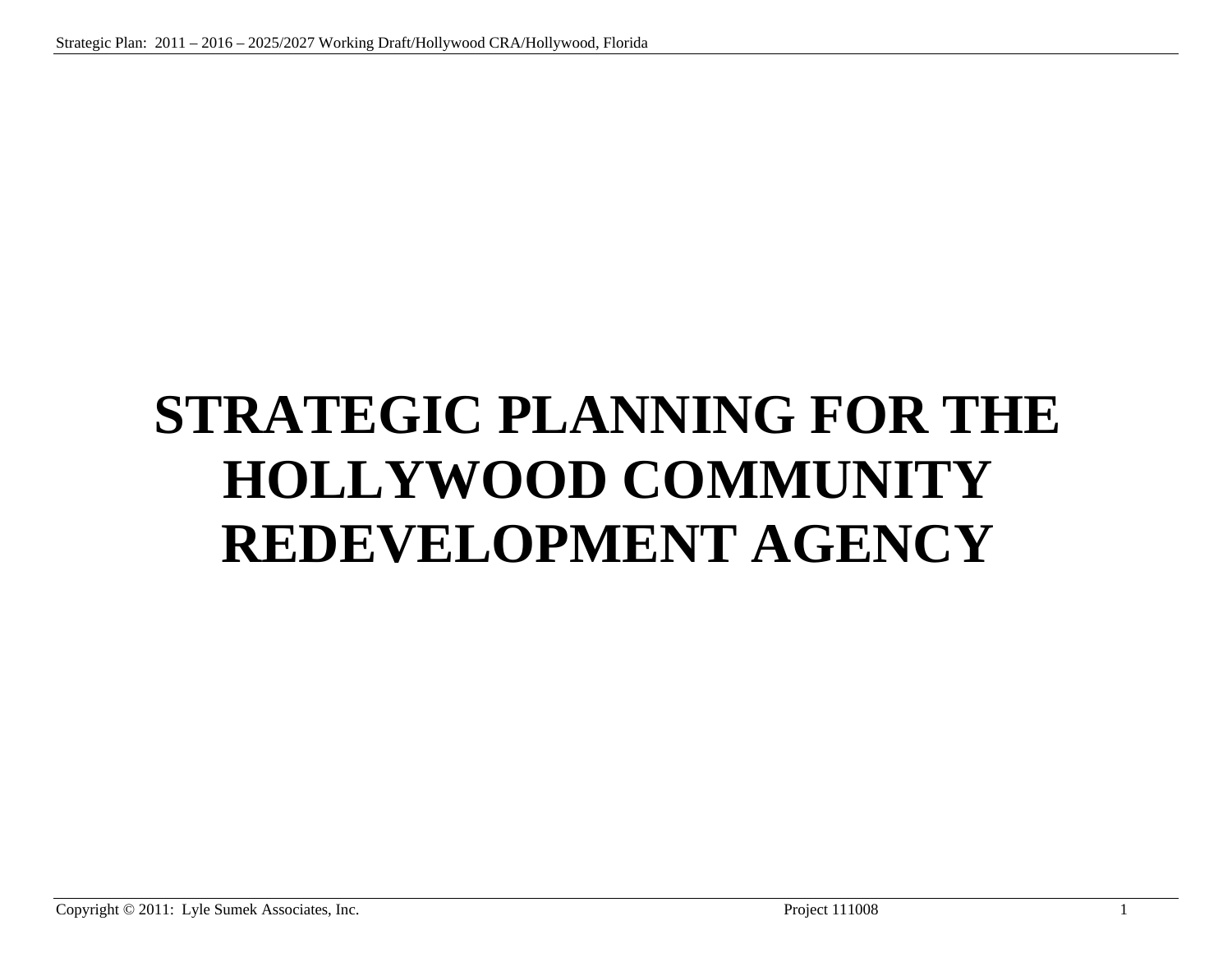### **Strategic Planning Model for the Hollywood Community Redevelopment Agency**

**Value-based principles that describe the preferred future in 15 years VISION Destination "You Have Arrived"** 

**Strategic goals that focus outcome-based objectives and potential actions for 5 years** 

**Focus for one year – a work program: policy agenda for CRA Board, management for staff; major projects** 

**Principles that define the responsibility of CRA government and frame the primary services – core service businesses** 

**Personal values that define performance standards and expectations for employees** 

**PLAN** *CHOOP* **<b>Map CHOOPPER CHOOPPER CHOOPPER CHOOPPER CHOOPPER CHOOPPER CHOOPPER CHOOPPER CHOOPPER CHOOPPER CHOOPPER CHOOPPER CHOOPPER CHOOPPER CHOOPPER CHOOPPER CHOOPPER CHOOPPER C** 

**EXECUTION Itinerary "The Right Direction"** 

**MISSION** <sup>**Vehicle <b>***Wehicle Wehicle Wehicle Wehicle* **<b>***Wehicle Wehicle Wehicle Wehicle Wehicle Wehicle* **<b>***Wehicle Wehicle Wehicle Wehicle Wehicle Wehicle Wehicle*</sup>

### **CORE BELIEFS Fuel "The Right People"**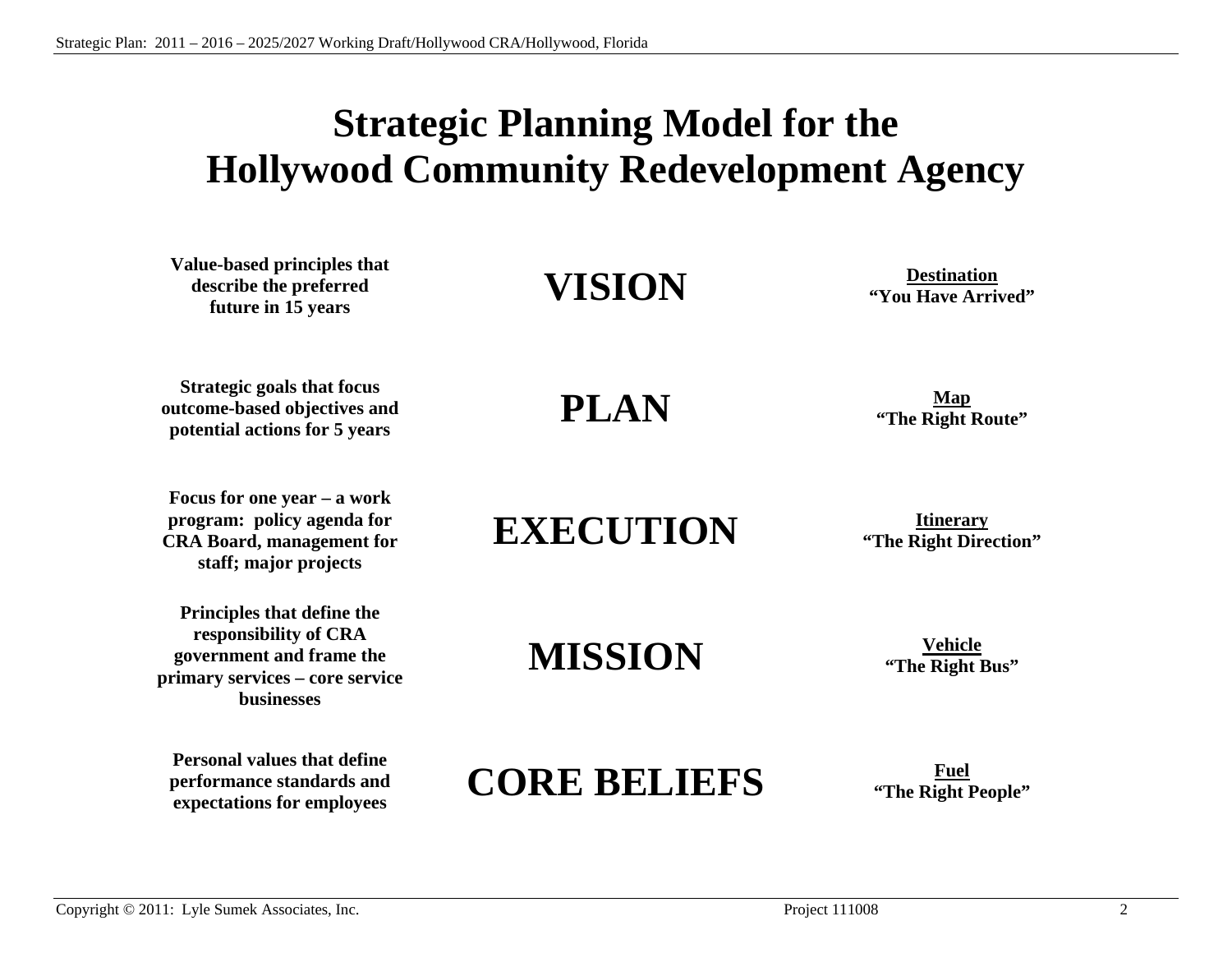## **DOWNTOWN HOLLYWOOD VISION 2025**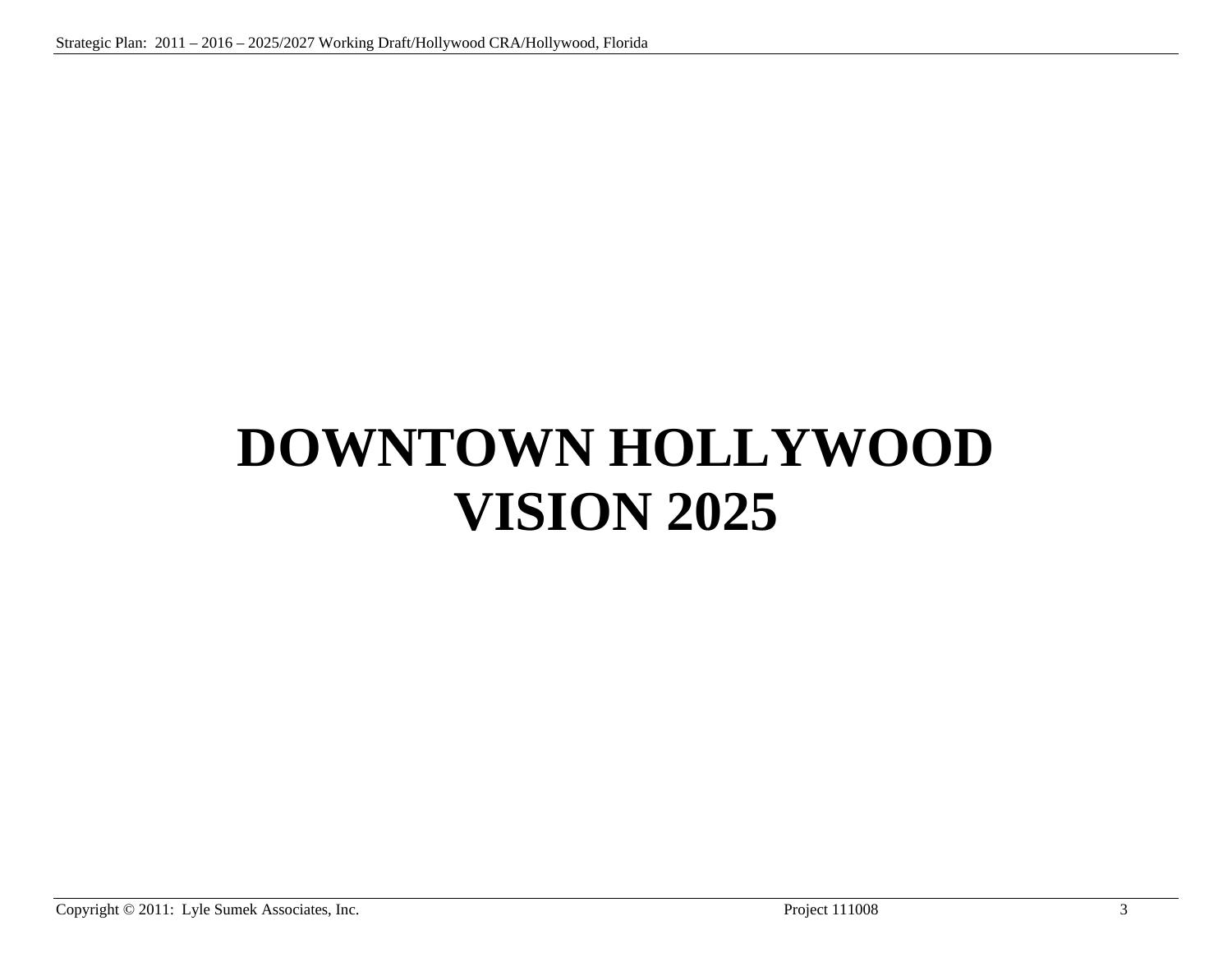## *Downtown Hollywood Vision 2025*

### **IT'S OUR**

Authentic Florida Village: Character and Feeling <sup>(A)</sup> Vibrant Arts District: World and Regional Destination (B) Eclectic Retail: Neighborhood Retail to Unique Small Shops<sup>(C)</sup> Choice of Restaurants: Eating from Around the World <sup>(D)</sup> Great Places to Live and Stay <sup>(E)</sup> Venues with Live Music (F) Wellness and Medical Services for Residents and Guests<sup>(G)</sup> Easy Access and Walkable Infrastructure<sup>(H)</sup>

### THAT CREATE THE HOLLYWOOD SCENE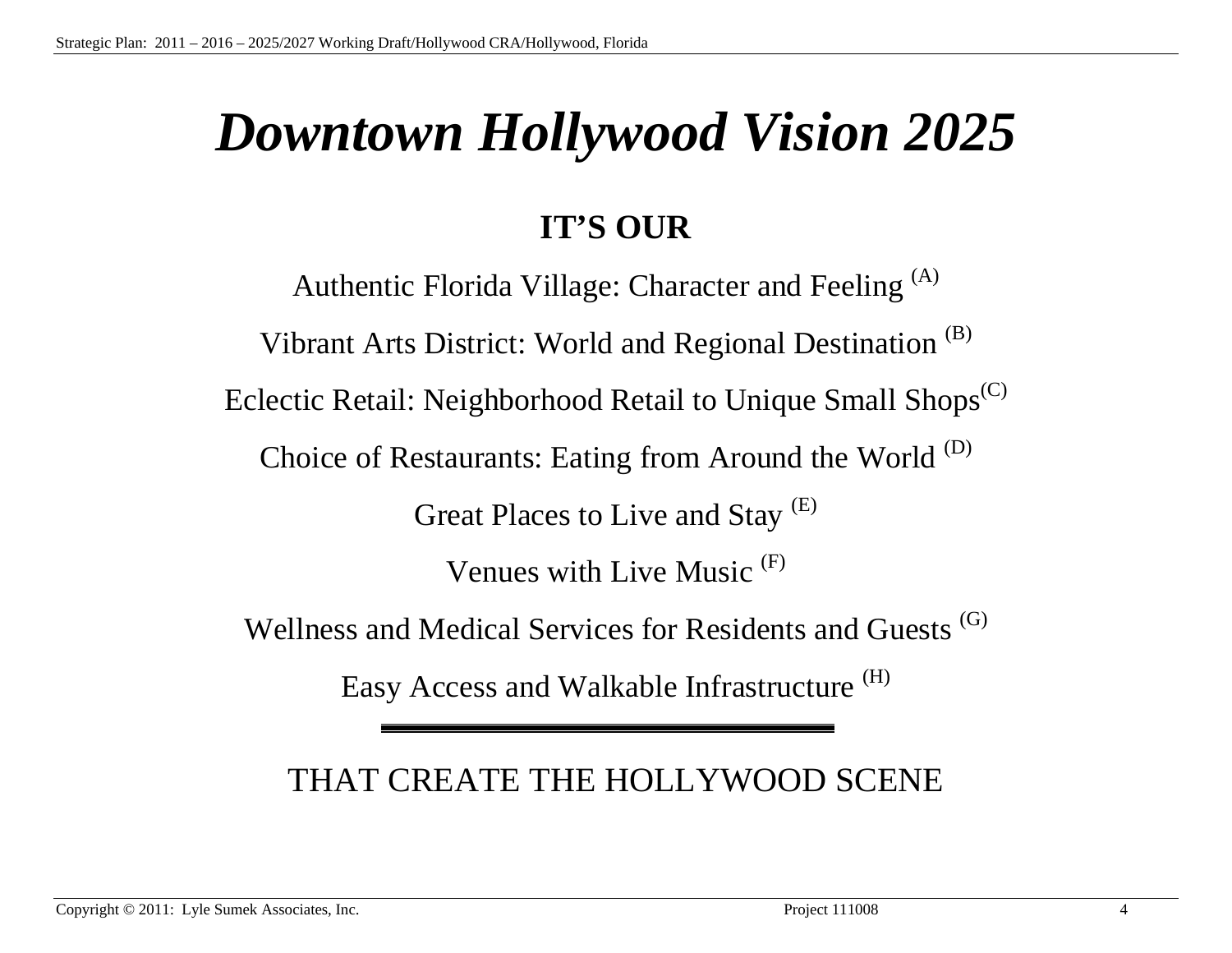### *Downtown Hollywood Vision 2025*

### **PRINCIPLE A**

### **AUTHENTIC FLORIDA VILLAGE: CHARACTER AND FEELING**

### • Means

- 1. Downtown linked to surrounding neighborhoods
- 2. Attractive and visually appealing to residents, guests and workers
- 3. People feeling safe and secure any location in Downtown at all hours
- 4. Federal Highway with mixed use development incorporating residential, commercial, offices
- 5. Young Circle as a community focal point
- 6. Beautiful gateways and streetscapes with wellmaintained buildings and homes
- 7. Clean and well maintained landscape and buildings

### **PRINCIPLE B**

### **VIBRANT ARTS DISTRICT**

- 1. Arts Park as a focal point and regional destination for concerts and performances and used by artists
- 2. Live music with national recognized performers and emerging new talent to write and perform music
- 3. Openings showcasing local artists attracting guests
- 4. Top quality arts shows, including arts festivals, attracting others
- 5. Performing arts venue(s) for plays, recitals and performances with flexible, multiple uses
- 6. Artists coming to Hollywood to display their talents or – having unique living options – to live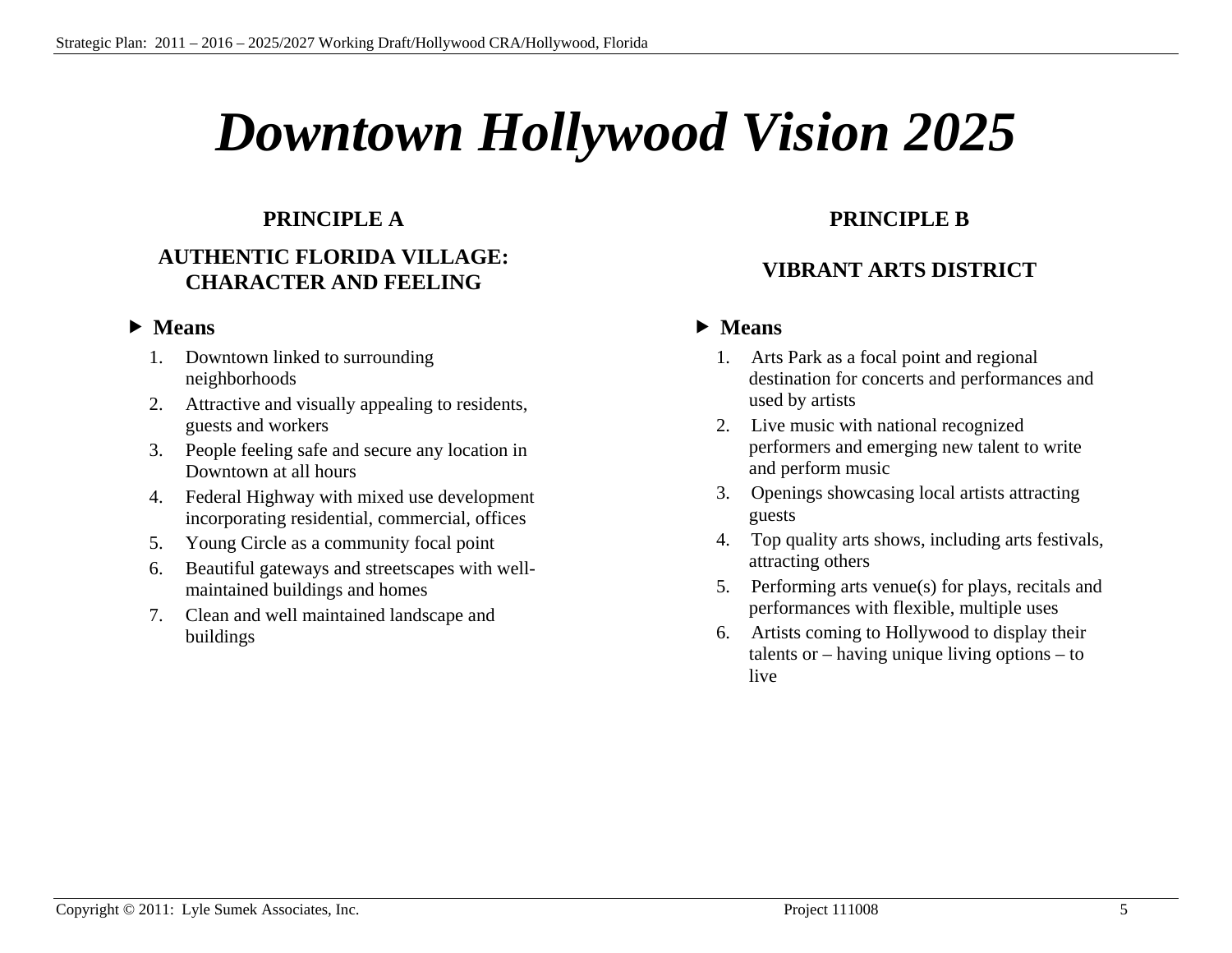### **PRINCIPLE C**

### **ECLECTIC RETAIL: NEIGHBORHOOD RETAIL TO UNIQUE SMALL SHOPS**

### • Means

- 1. New Publix serving residents in the area
- 2. Availability of the necessities for daily living: drug store, laundry/ cleaners, hair salon/barber shop, etc.
- 3. Flowers/gourmet healthy foods, food sale and foods made on site
- 4. Bookstore new and old with cafe
- 5. Co-ops and consignment shops
- 6. Small boutiques with unique products and displays
- 7. Craft shops carrying national, regional and local products
- 8. Retail stores open hours for residents and guests

### **PRINCIPLE D**

### **CHOICE OF RESTAURANTS**

- 1. Residents and guests returning for another dining experience and customer service
- 2. Wide range of restaurant types and prices
- 3. Attractive and inviting restaurant fronts and ambience
- 4. Some restaurants with variety of live entertainment: music, comedy, culture
- 5. Opportunities to experience food and music from all around the world
- 6. Restaurants with cooking schools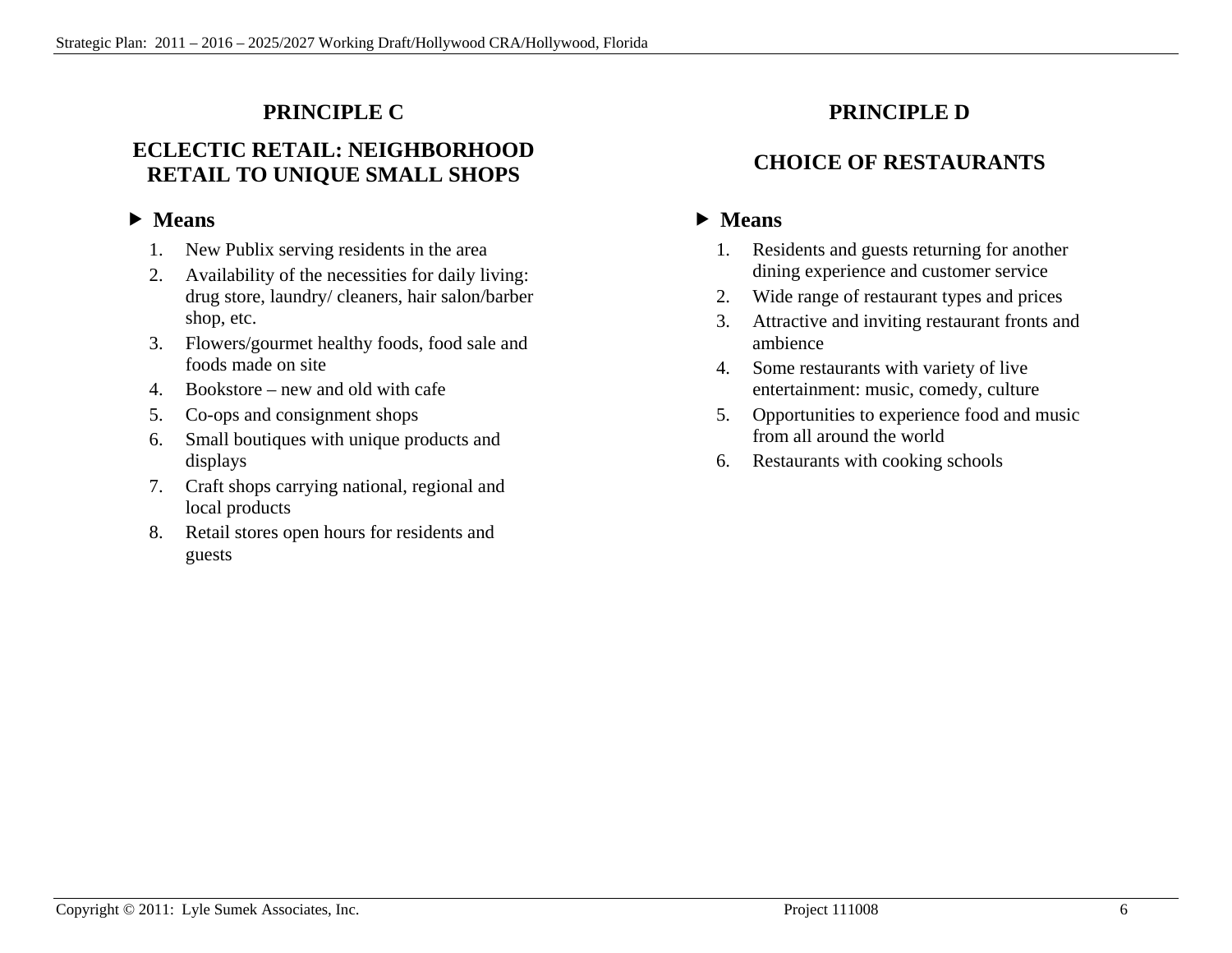### **PRINCIPLE E**

### **GREAT PLACE TO LIVE AND STAY**

### • Means

- 1. Opportunities for residents to walk for retail, entertainment and enjoyment
- 2. Unique and desirable bed and breakfasts and boutique hotels
- 3. Preservation and upgraded historic homes
- 4. Attractive mixed-use developments that blend with the historic elements
- 5. More individuals living, working and enjoying the Downtown, including live/work opportunities
- 6. Middle and upper income rental opportunities integrated into mixed- use developments, including 3 bedrooms
- 7. Inclusive community welcoming a diverse population
- 8. Historic homes and professional offices with appropriate reuse

### **PRINCIPLE F**

### **VENUES FOR LIVE MUSIC**

- 1. Musicians coming to Hollywood to showcase their talents and music
- 2. National reputation as a great place to play or experience quality live music
- 3. Small intimate clubs
- 4. Indoor and outdoor venues for playing or listening to music
- 5. Clubs for dancing or enjoying music
- 6. Wide variety of types of music: jazz, ethnic, country, rock
- 7. Music education schools and classes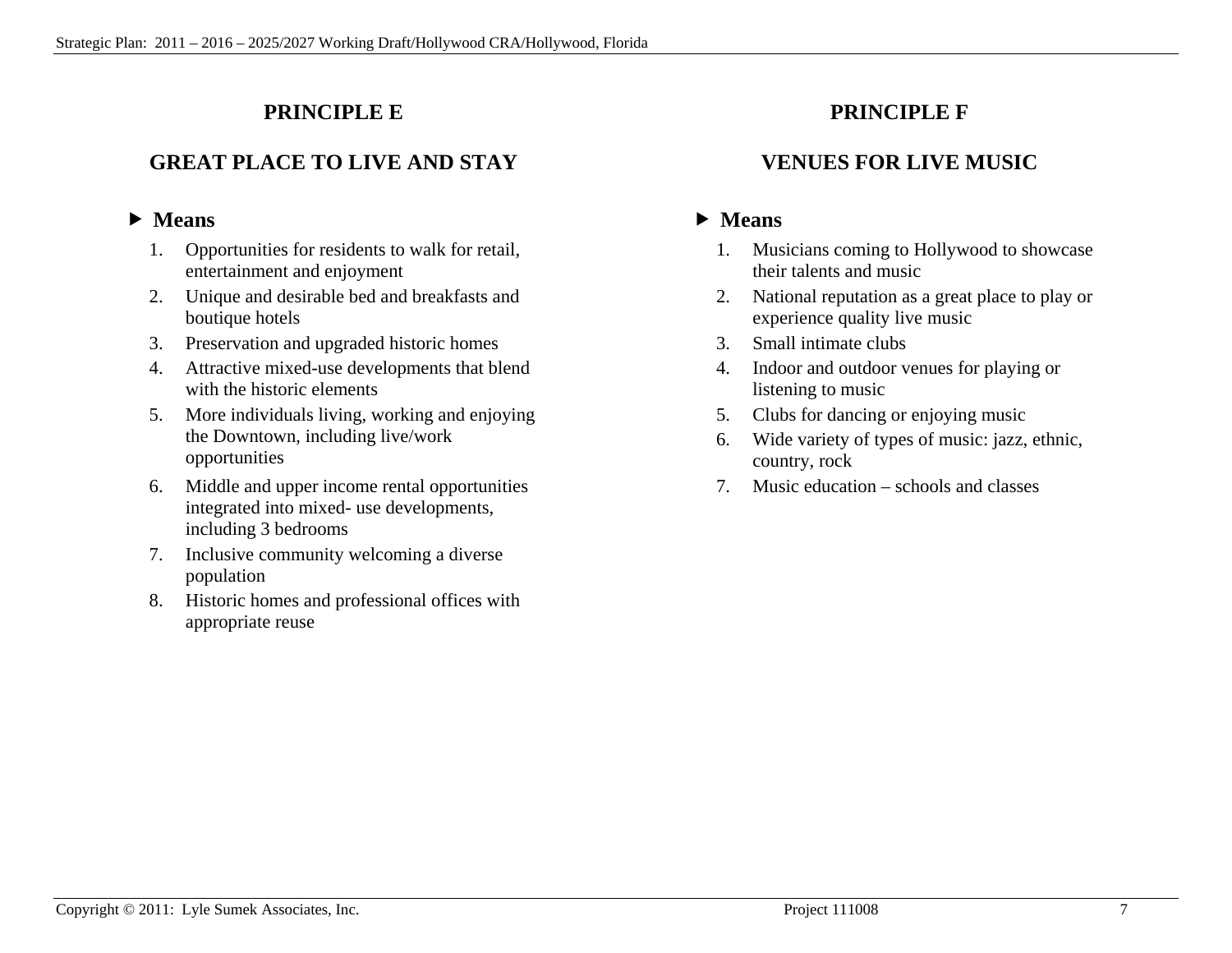### **PRINCIPLE G**

### **WELLNESS AND MEDICAL SERVICES**

### • Means

- 1. Attracting young medical professionals to Downtown to start their practice and bring their families to live
- 2. Places to exercise and purchase healthy foods in Downtown
- 3. Diagnostic and outpatient services available
- 4. Medical and healthcare education and training opportunities
- 5. Businesses promoting and supporting personal health and wellness
- 6. Availability of top quality doctors in the Downtown for residents and guests

### **PRINCIPLE H**

### **EASY ACCESS AND WALKABLE INFRASTRUCTURE**

- 1. Convenient and affordable parking in garages and on the street
- 2. Well lighted downtown area
- 3. Residents to walk in Downtown
- 4. Clean, well maintained alleys with appropriate uses
- 5. Bicycle-friendly with racks at convenient locations
- 6. Wide sidewalks that accommodate outside cafes and pedestrians
- 7. Public transportation/trolley link to the Hollywood Beach and neighborhoods
- 8. Public spaces with benches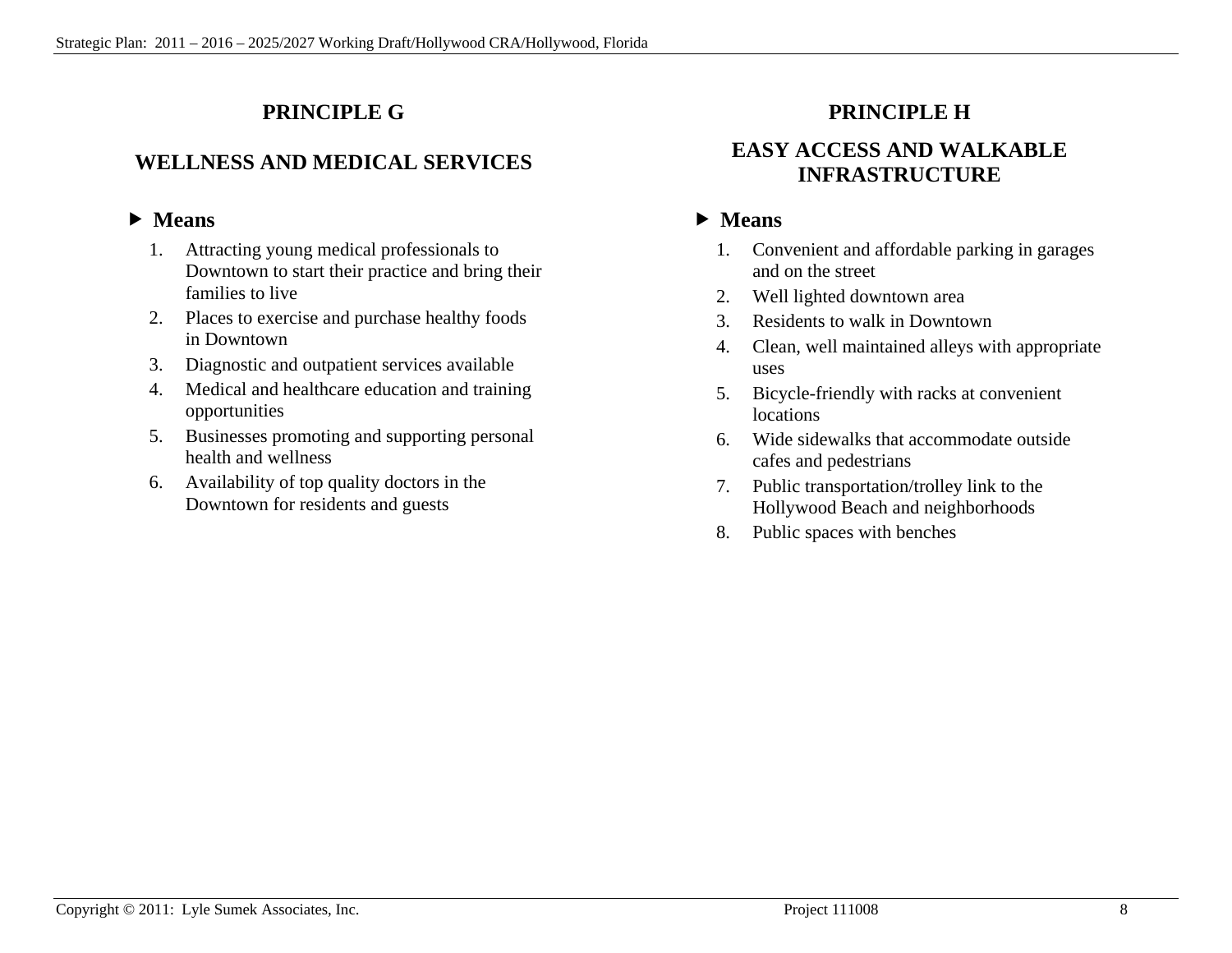## **HOLLYWOOD BEACH VISION 2027**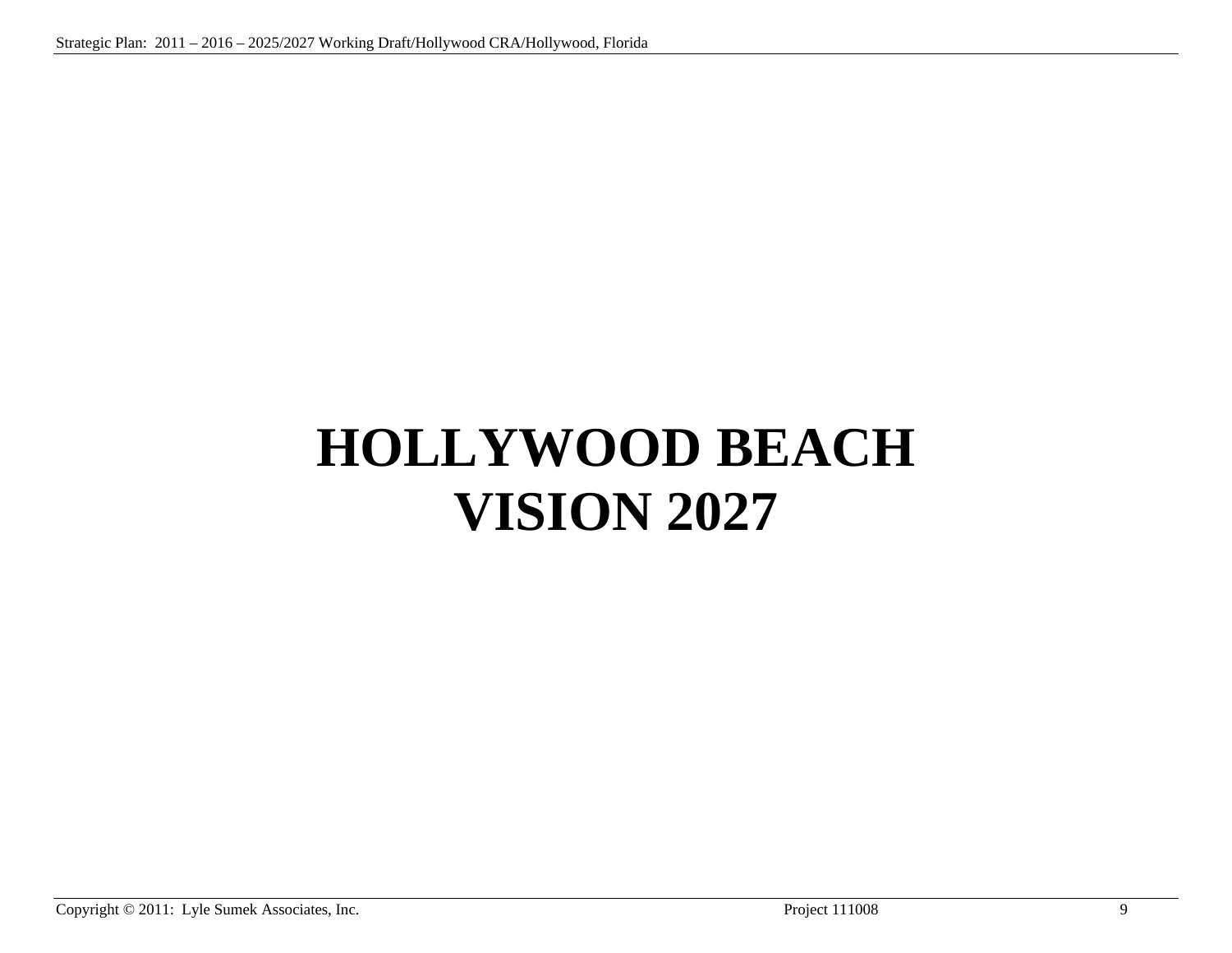### *Hollywood Beach Vision 2027*

### **IT'S OUR**

Beautiful Beach with Broadwalk<sup>(A)</sup> Hollywood Resort and Ramp System <sup>(B)</sup> Choice of Great Guest Lodging (C) Many Ways to Enjoy the Beach<sup>(D)</sup> Preservation of Our Funky Beach Character<sup>(E)</sup> Marine Research/Educational Center and Ecotourism Opportunities<sup>(F)</sup>

Easy Movement to and Within the Beach Area <sup>(G)</sup>

### **MAKE OUR BEACH WORLD CLASS.**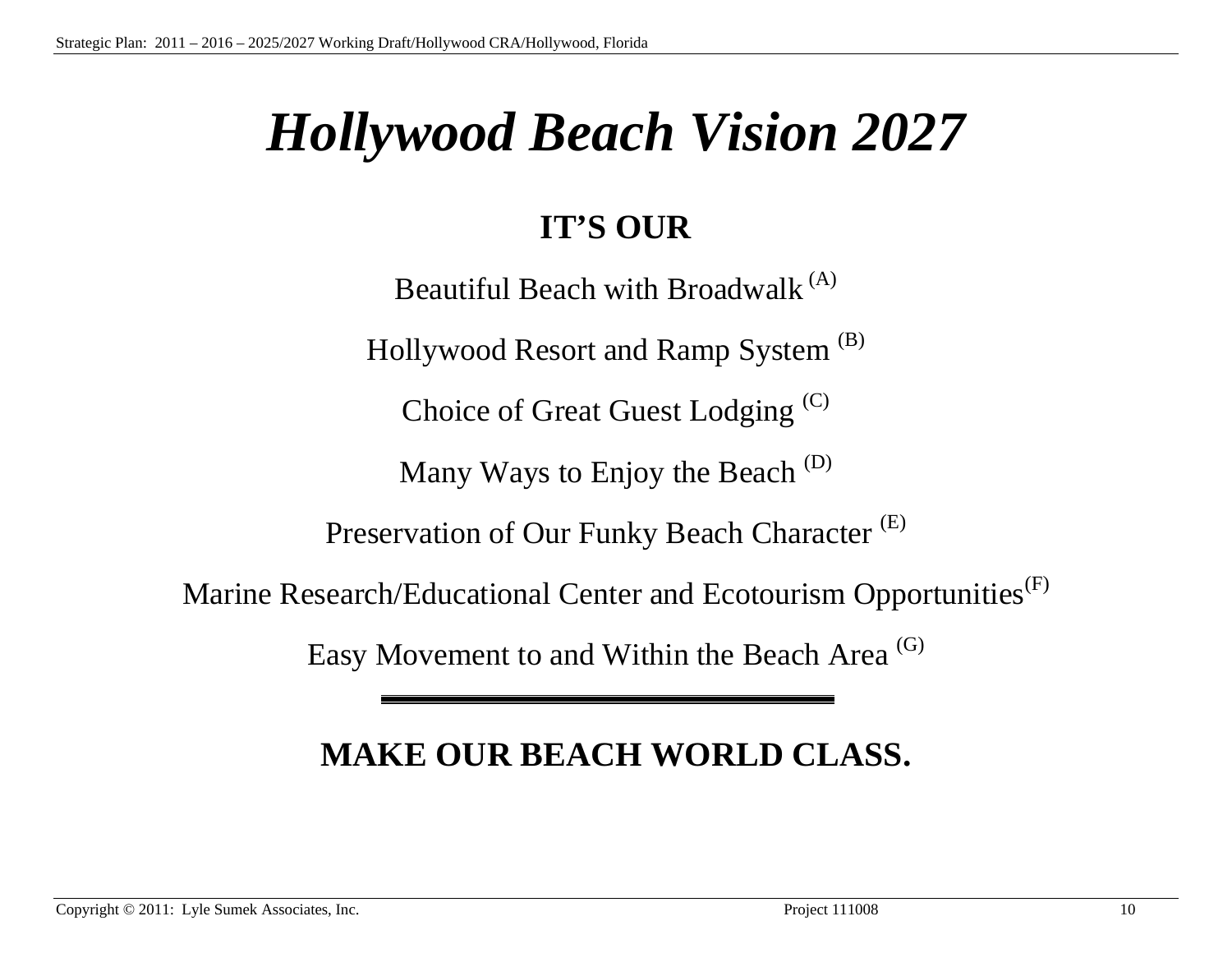## *Hollywood Beach Vision 2027*

### **PRINCIPLE A BEAUTIFUL BEACH WITH BROADWALK**

### • Means

- 1. Wide beach with ongoing beach re-nourishment or other solutions to protect erosion
- 2. Broadwalk well-maintained and beautiful
- 3. Variety of small shops carrying a variety of products, including a drug store and food
- 4. Safe and personally inviting area
- 5. Clean and attractive beach
- 6. People enjoying the beach during the day

### **PRINCIPLE B**

### **HOLLYWOOD RESORT AND RAMP SYSTEM**

### • Means

- 1. Redesigned ramp system and street system that makes a grand entrance to the beach
- 2. Four-Five Star resort with a variety of restaurants and amenities
- 3. Hollywood Resort restored to its prominence or replaced as an architectural icon and symbol of Hollywood
- 4. Guests coming from all over the world to visit the resort
- 5. Easy access to the beach via the bridge and ramp
- 6. Variety of beachside activities including Farmers Market
- 7. Beautiful, clean and safe

### **PRINCIPLE C CHOICES OF GREAT GUEST LODGING**

- 1. Quality hotels
- 2. Small boutique motels/inns and charming places to stay
- 3. Attractive and well maintained buildings and landscaping
- 4. Upgrading blighted motels
- 5. Strategic partnerships with businesses and cultural entertainment entities in the CRA districts to create added value for patrons in the CRA districts
- 6. Superior small lodging
- 7. Variety of rental units for living at the beach
- 8. Guests returning to Hollywood Beach because of their experiences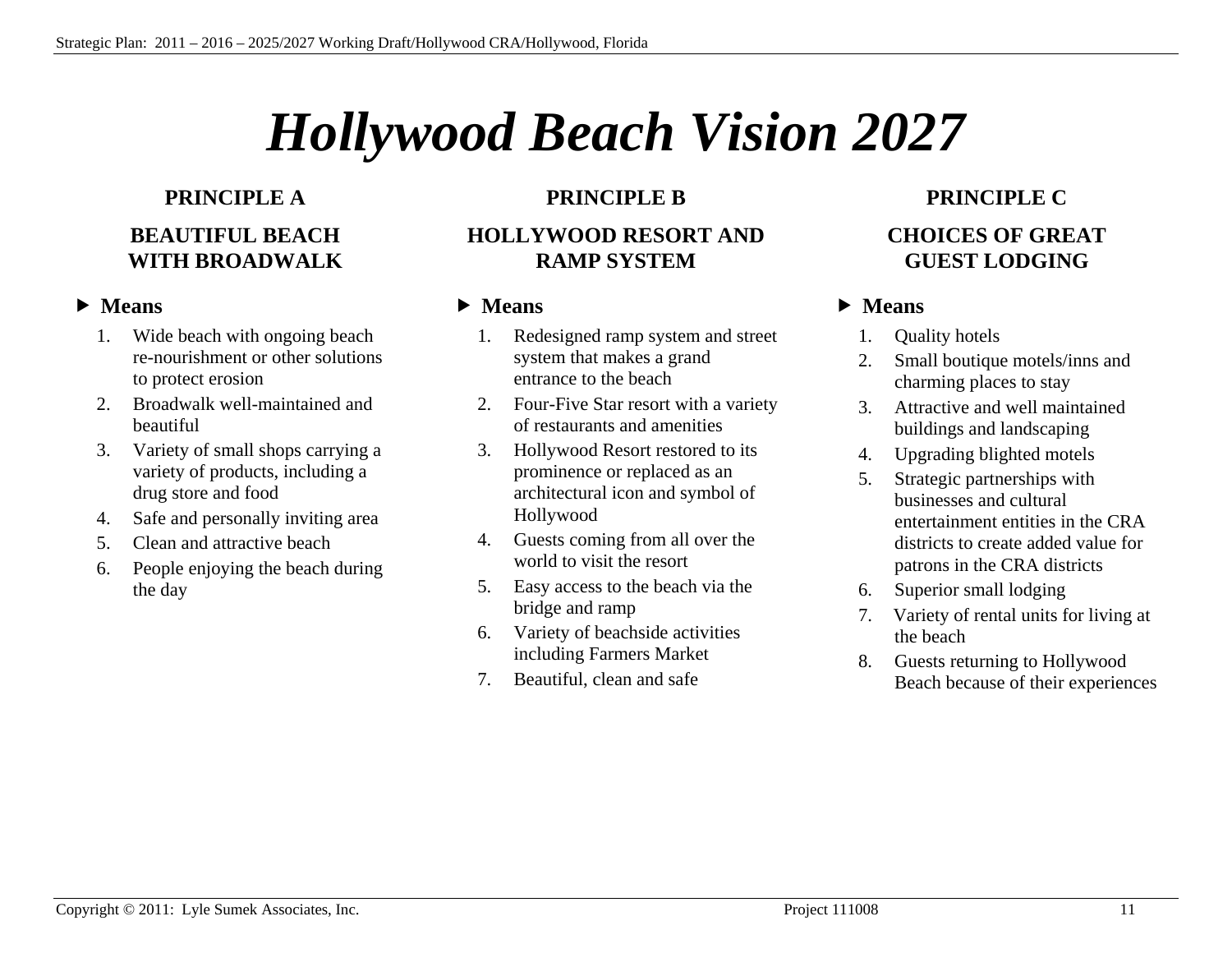### **PRINCIPLE D**

### **MANY WAYS TO ENJOY THE BEACH**

### • Means

- 1. A variety of quality restaurants and eating establishments
- 2. Successful Margaritaville and band shell for residents and guests
- 3. Variety of activities and healthy ways to enjoy the beach and water
- 4. Mix of retail shops providing items necessary to enjoy the beach
- 5. Clean, beautiful ocean
- 6. Safe environment with wayfinding signs
- 7. Family-oriented activities for all generations
- 8. Walking on the Broadwalk

### **PRINCIPLE E**

### **PRESERVATION OF OUR FUNKY BEACH CHARACTER**

- 1. Well-designed and well-maintained public buildings and facilities, infrastructure and open spaces
- 2. Buildings that are well-maintained
- 3. A mix of top quality architecture
- 4. Quality events with unique feeling
- 5. Property owners taking responsibility for their buildings and landscaping with pride of ownership
- 6. Recognition of historical buildings and homes
- 7. Creative, distinctive signage and awnings for businesses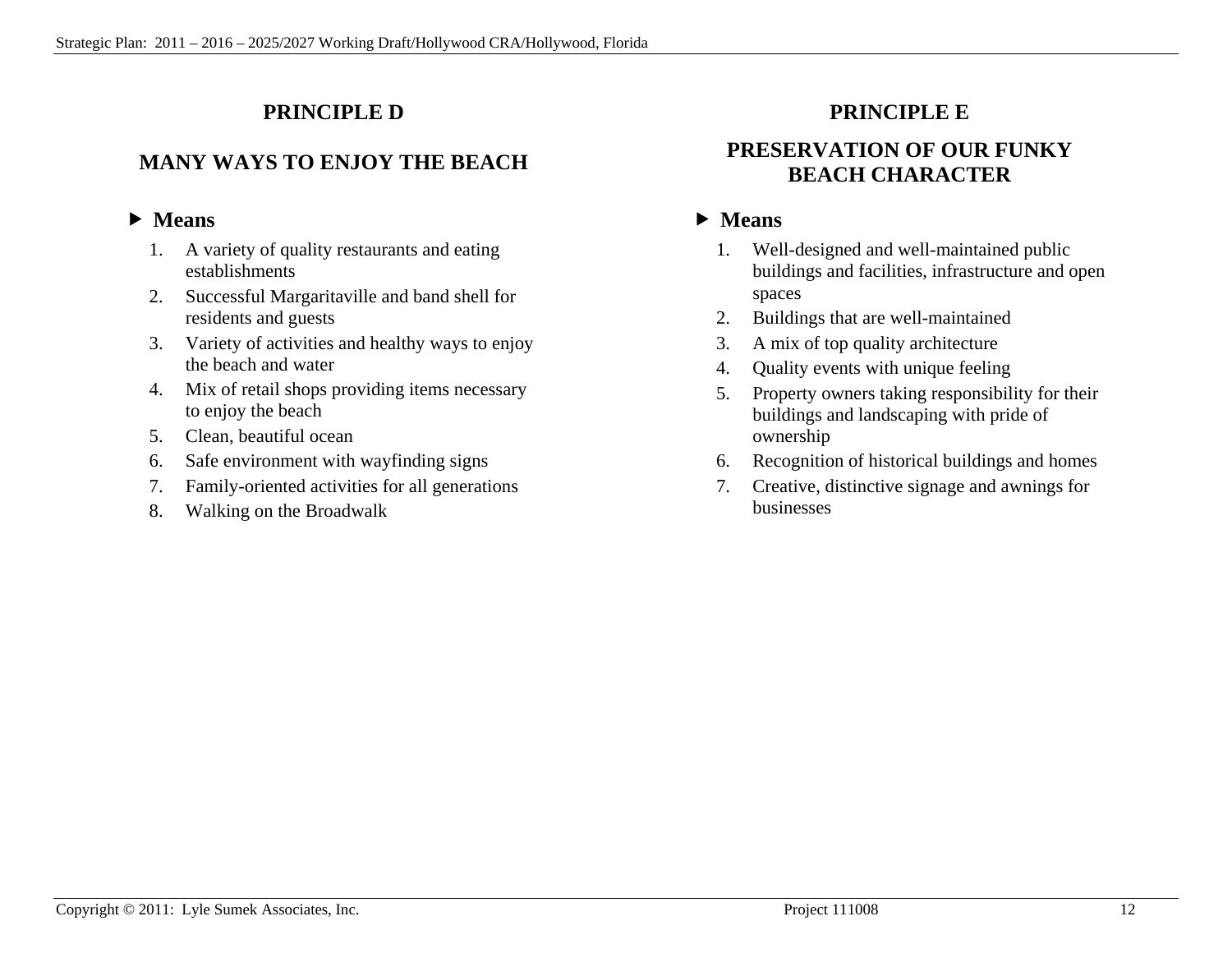### **PRINCIPLE F MARINE RESEARCH/EDUCATIONAL CENTER AND ECOTOURISM OPPORTUNITIES**

### • Means

- 1. Preservation of the beach and dunes
- 2. Preservation of the natural areas west: intracoastal, West Lake Park, mangroves
- 3. Worldwide reputation as a destination for ecotourism, including kayaking, canoeing, etc.
- 4. Preservation of the natural habitat for wildlife: ocean, Intracoastal, estuaries, wetlands, creeks, sea turtles, birds, manatees, fish
- 5. NOVA Southeastern University educational center and National Coral Reef Institute
- 6. Educational opportunities for residents and guests of all ages
- 7. Diving opportunities off the coastline-short distance

### **PRINCIPLE G**

### **EASY MOVEMENT TO/WITHIN THE BEACH AREA**

- 1. Convenient parking in garages and on the street in a walkable distance
- 2. Alternative transportation modes after you have arrived at the beach: shuttle, bicycles, scooters, golf carts
- 3. Pedestrian friendly beach area and street systems
- 4. Ability to ride a bicycle safely along the Broadwalk and A1A
- 5. Convenient and usable public transportation linking Downtown Hollywood and Hollywood Beach, neighborhoods; and Port Everglades/Airport
- 6. Shuttle among hotels and garages
- 7. Easy access to beach through the marina and intracoastal docks
- 8. Automobile circulation A1A North/Surf South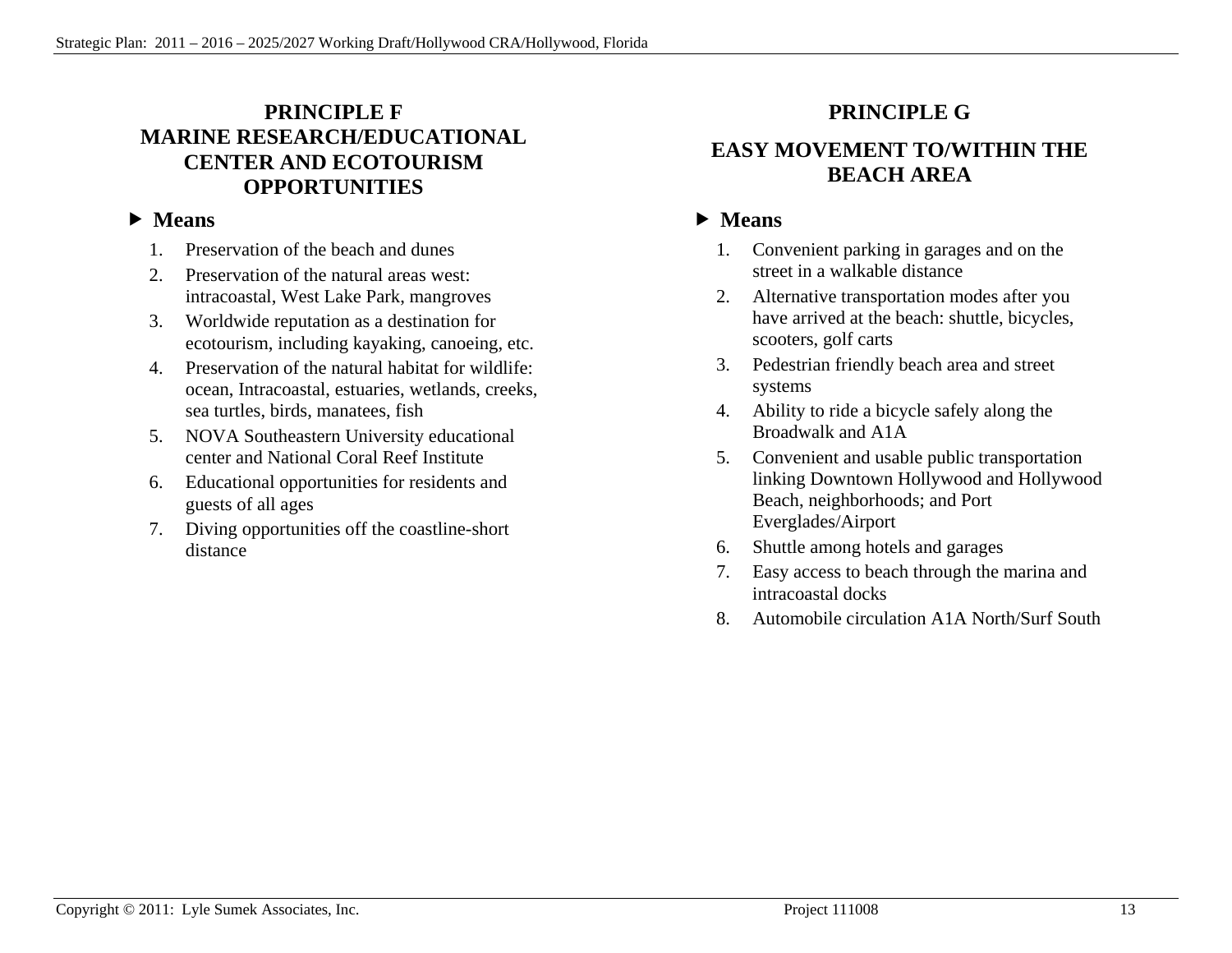## **HOLLYWOOD CRA: OUR MISSION**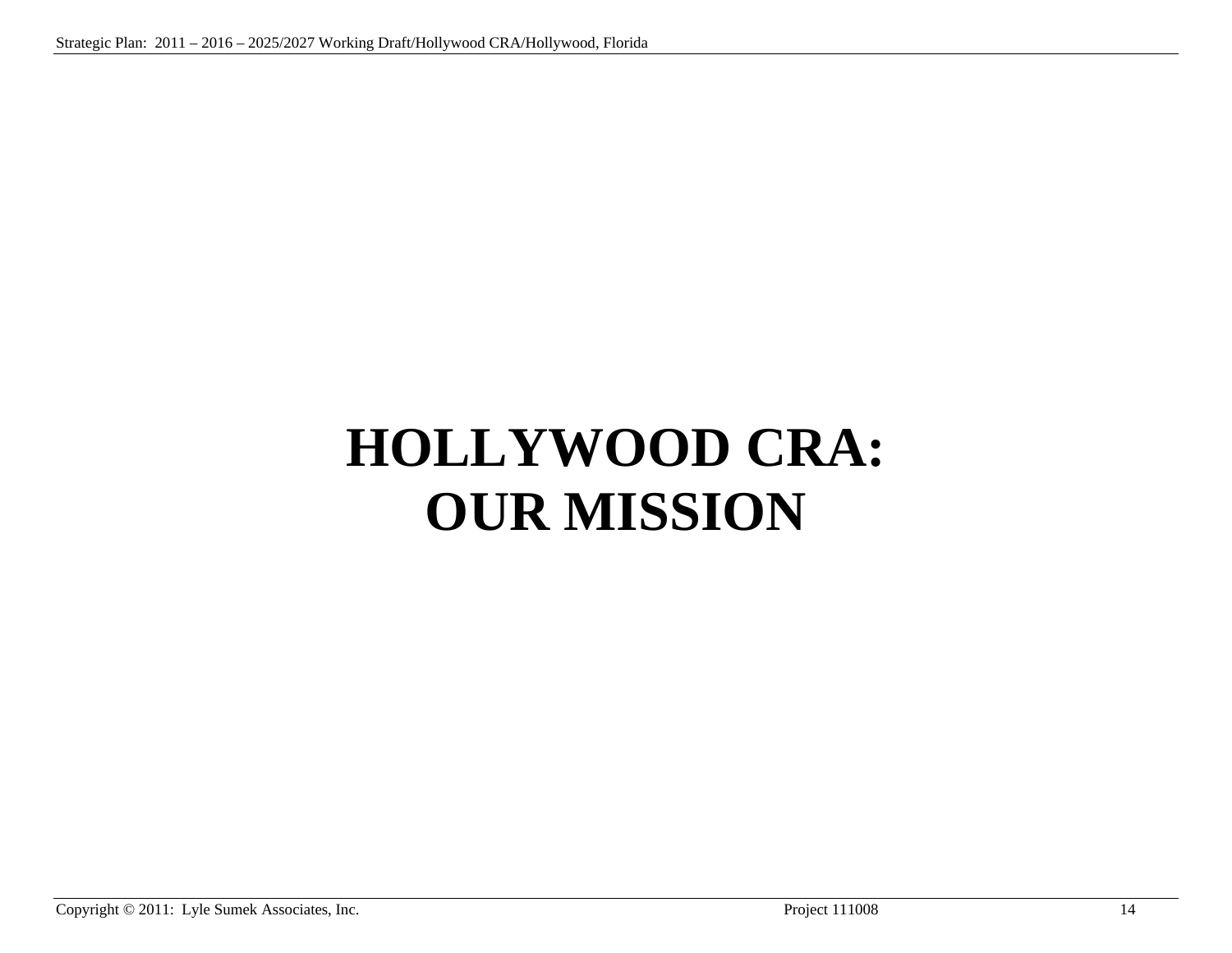### *Hollywood CRA: Our Mission*

### THE MISSION OF THE HOLLYWOOD CRA IS TO ELIMINATE SLUMS AND BLIGHT BY:

- 1) Stimulating private investment and economic growth
- 2) Upgrading the public infrastructure and public spaces
- 3) Mobilizing community stakeholders
- 4) Partnering with the City of Hollywood and Other Government Agencies
- 5) Providing leadership for the CRA Districts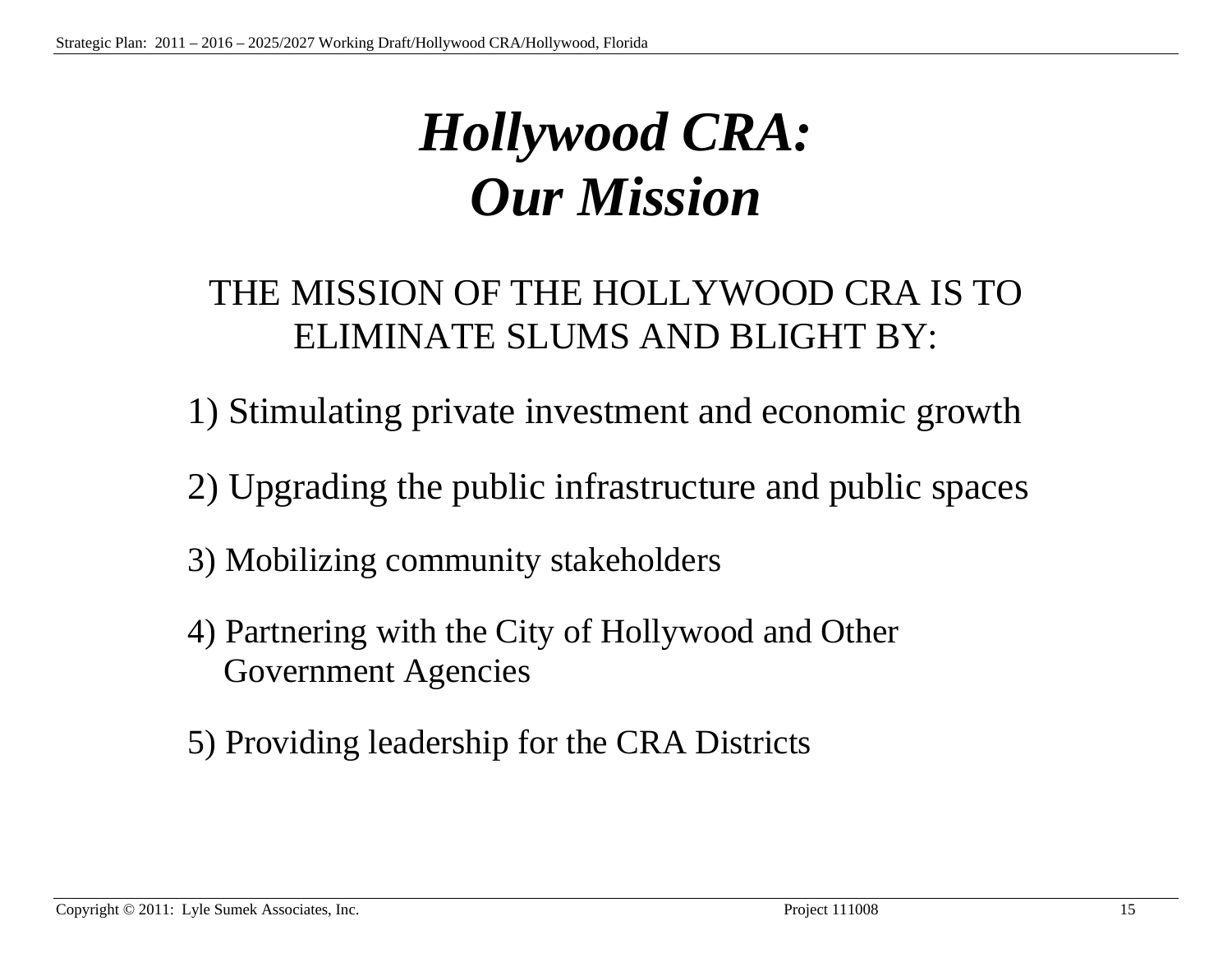## *Hollywood CRA: Our Mission*

### **PRINCIPLE 1 STIMULATING PRIVATE INVESTMENT AND ECONOMIC GROWTH**

### • Means

- 1. Identify potential developments or investment opportunities with long term community benefits
- 2. Promote tourism and expand tourism opportunities
- 3. Negotiate development agreements
- 4. Develop and maintain publicprivate development projects
- 5. Provide economic incentives to support private investment, reinvestment and blight removal

### **PRINCIPLE 2 UPGRADING THE PUBLIC INFRASTRUCTURE AND PUBLIC SPACES**

### • Means

- 1. Work with the City to design public infrastructure projects
- 2. Provide funds for infrastructure design and construction
- 3. Provide funds for the maintenance of the public infrastructure
- 4. Work with the City to anticipate future infrastructure needs and projects
- 5. Develop long-term capital projects with funding mechanisms for construction and ongoing maintenance

### **PRINCIPLE 3**

### **MOBILIZING COMMUNITY STAKEHOLDERS**

- 1. Develop and maintain effective working relations and community presence with residents, community organization and businesses
- 2. Support community events and festivals
- 3. Develop effective mechanisms for communicating with the diverse residents, community organizations and businesses
- 4. Engage the community in CRA projects
- 5. Identify and develop potential community partners who will contribute to a better Hollywood community
- 6. Develop public understanding of the value and education of the CRA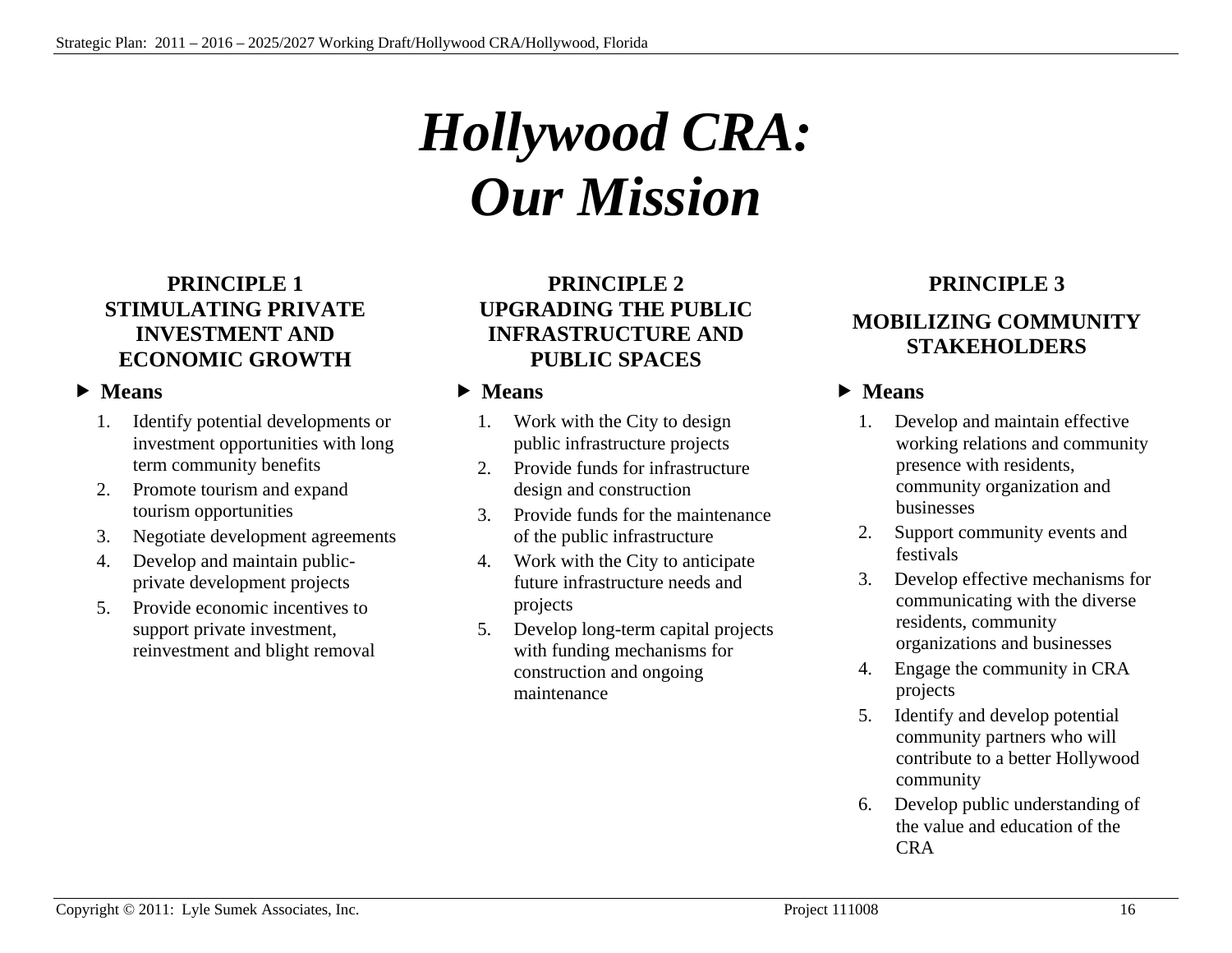### **PRINCIPLE 4 PARTNERING WITH THE CITY OF HOLLYWOOD AND OTHER GOVERNMENT AGENCIES**

### • Means

- 1. Identify target areas and work with city to resolve issues in a timely manner
- 2. Develop and maintain effective working relationship with city staff
- 3. Collaborate on joint City-CRA projects
- 4. Participate on city projects that affect the CRA area and share expertise to enhance the Hollywood community
- 5. Develop vision, goals and annual work program with city input and participation
- 6. Maintain open, two-way communications between the CRA and the City
- 7. Fund city positions to address conditions of slums and blight

### **PRINCIPLE 5**

### **PROVIDING LEADERSHIP FOR THE CRA DISTRICTS**

- 1. Develop visions for the two CRA Districts
- 2. Establish five year, outcome-based goals for the CRA
- 3. Develop a one-year action agenda with specific projects and activities
- 4. Maintain a financially sound CRA
- 5. Develop and maintain an effective CRA organization with top quality managers and employees
- 6. Develop and update the Strategic Plan and the mandated CRA planning documents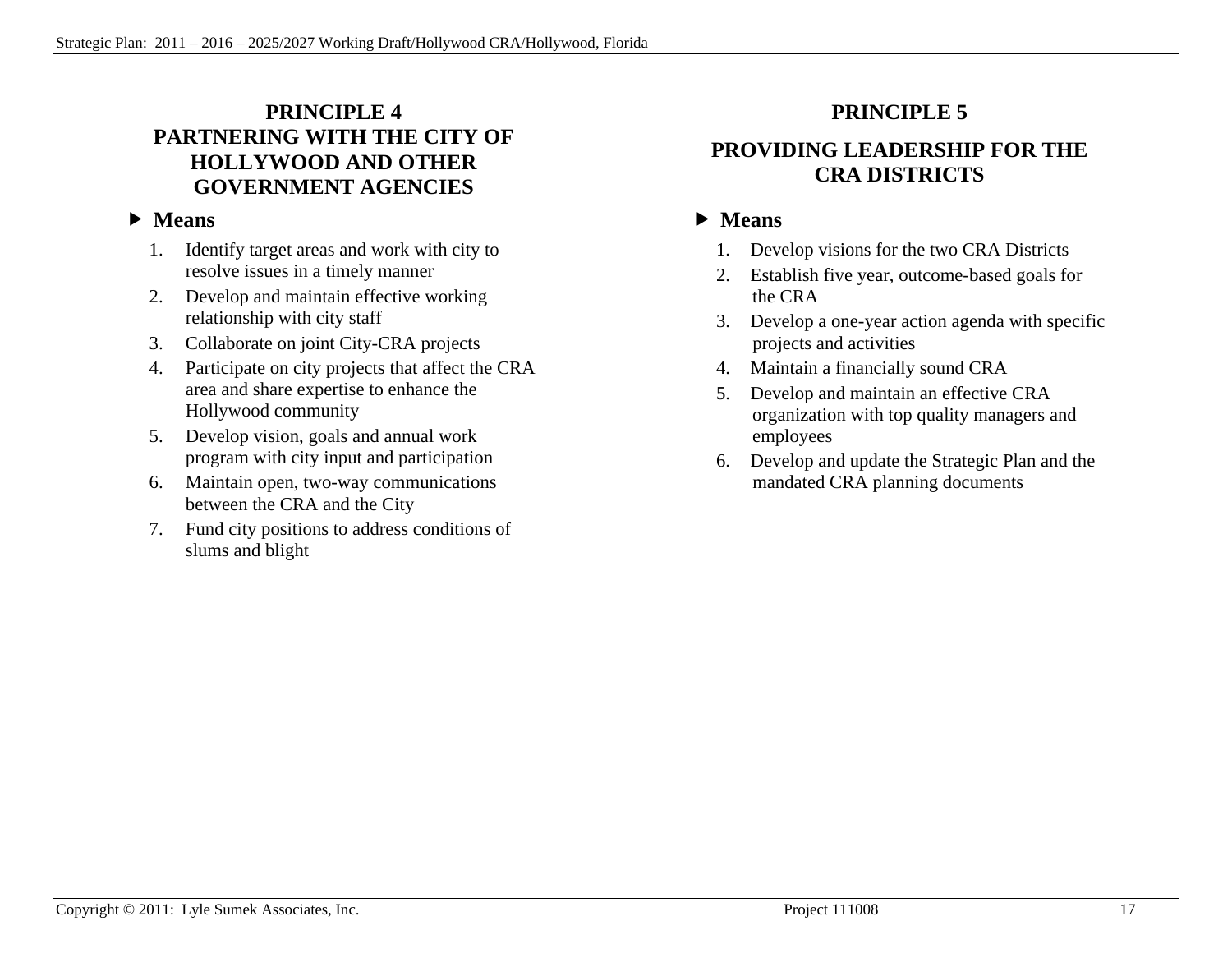## **HOLLYWOOD CRA: PLAN 2011 – 2016**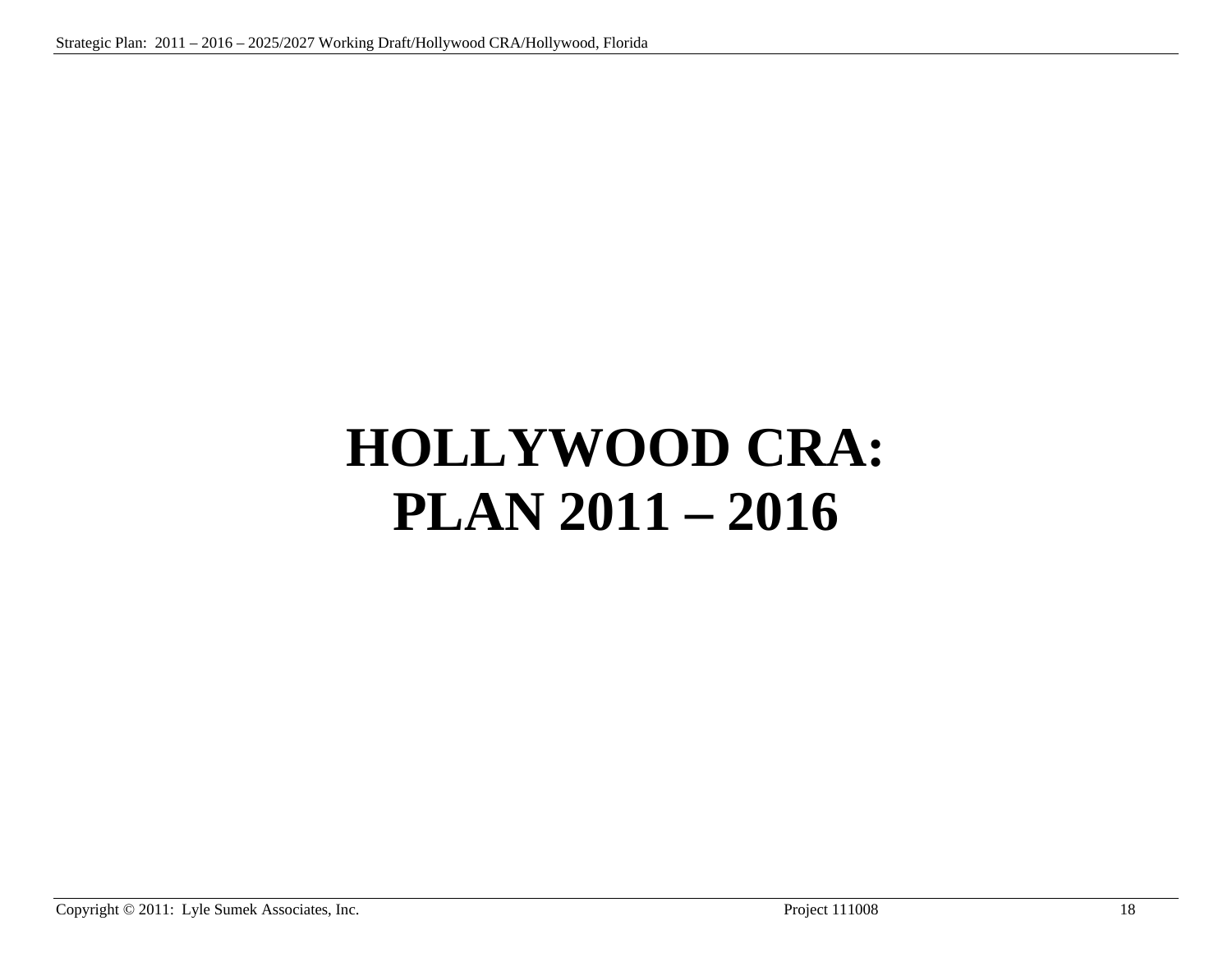### *Hollywood CRA Goals 2016*

**Financially Sound and Effective CRA Organization** 

**Revitalize CRA Neighborhoods** 

**Create the Downtown Hollywood Scene** 

**Make Hollywood Beach World Class**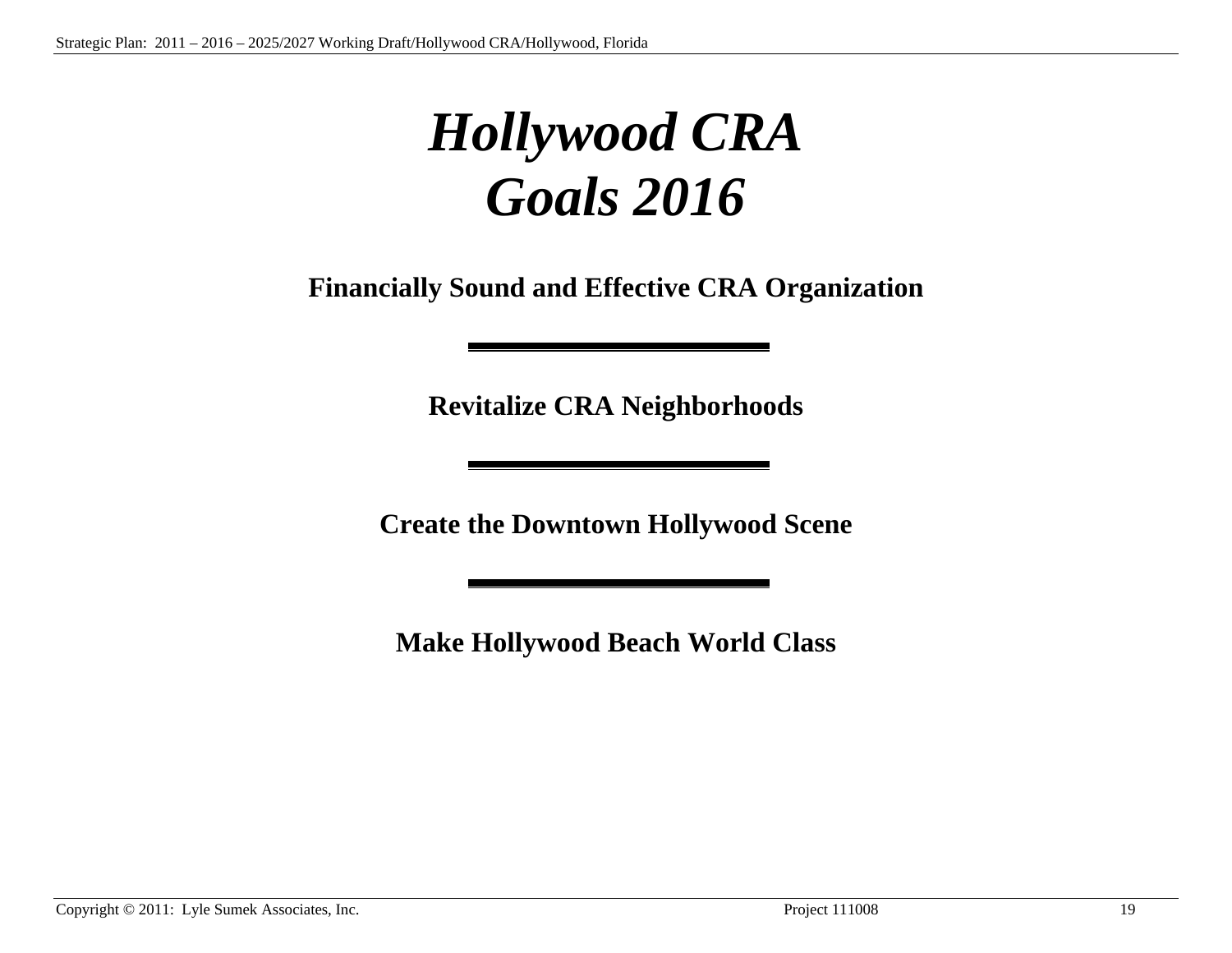### **Goal 1 Financially Sound and Effective CRA Organization**

#### **OBJECTIVES**

- 1. Maintain and manage financial resources consistent with the CRA policies and national standards
- 2. Grow the tax base in the CRA **Districts**
- 3. Increase private sector investments in the CRA Districts
- 4. Develop and maintain an effective partnership and working relationship with the City of Hollywood
- 5. Maintain a top quality CRA workforce
- 6. Appropriately engage the community in the CRA processes and projects
- 7. Maximize the use of the CRA's resources during its life cycle

#### **MEANS TO RESIDENTS**

- 1. Value for their financial contributions
- 2. Effective stewardship for the public resources with an eye on 2027/2027
- 3. Calculated risk taking for a positive return on the investment in the future
- 4. Dedicated CRA staff, city management and employees committed to serving the community
- 5. Collaboration with the City of Hollywood and community organizations for the benefit of the Hollywood community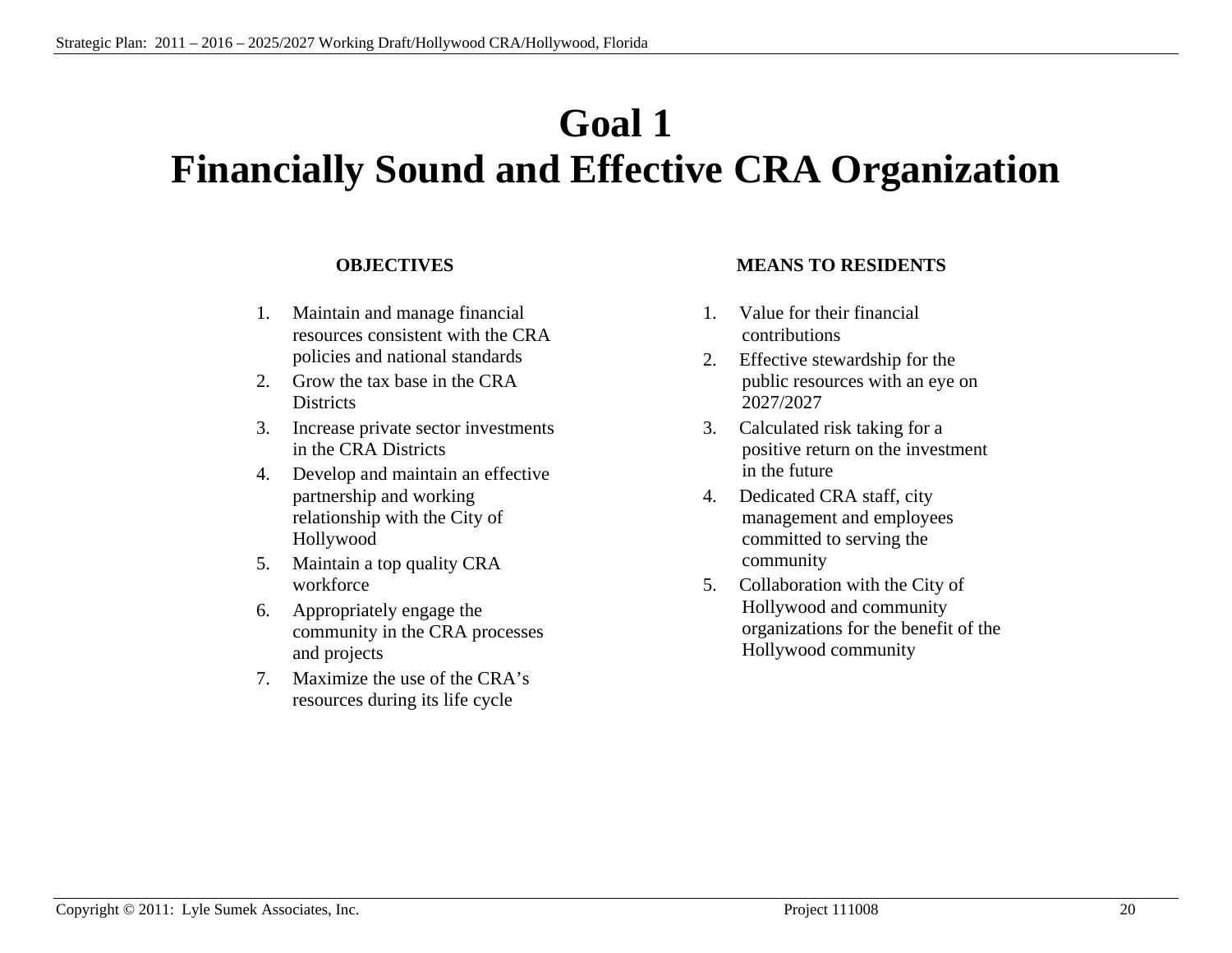### **SHORT TERM CHALLENGES AND OPPORTUNITIES**

- 1. International and national recession and the impacts on property values and private investment
- 2. Developing a realistic strategic plan with outcome based measures and institutionalized processes
- 3. Private sector access to the capital markets
- 4. Financial condition of the City of Hollywood and its impact on base line service levels
- 5. Lack of understanding of the CRA mission, operations, finances and relationship to City government (community and City staff)

### **LONG TERM CHALLENGES AND OPPORTUNITIES**

- 1. Competition from other communities for businesses and tourists
- 2. Unrealistic expectations for the CRA
- 3. State of Florida and their decisions and actions that may impact the CRA
- 4. Uncertain federal funding for beach renourishment, CDBG programs, transportation projects, etc.
- 5. More complex development agreements with higher expectations from the City and the CRA
- 6. CRA life: deadline for Downtown 2025 and Beach 2027
- 7. Working relationship between CRA and City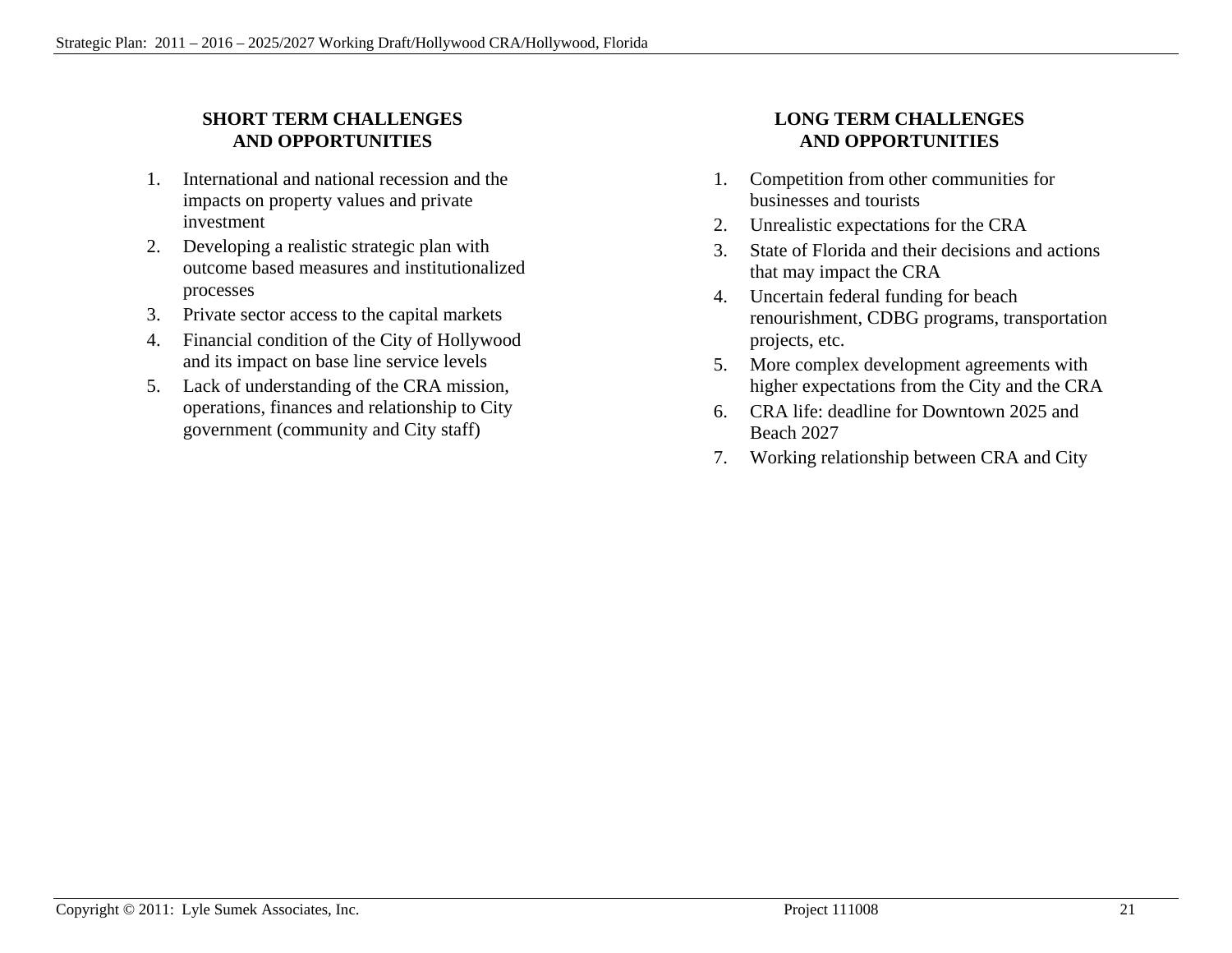### **POLICY ACTIONS 2011 – 2012**

- 1. Redevelopment Plan: Revision Top Priority
- 2. CRA Boundary Adjustments | High Priority
- 3. CRA Debt Reduction Strategy High Priority
- 4. Comprehensive Motel/Hotel Inventory and Assessment
- 5. Five Year CRA Capital Plan: Update

### **MANAGEMENT ACTIONS 2011 – 2012**

### **PRIORITY**

- 1. Promotion of CRA Revitalization Top Priority Programs: Actions
- 2. Public Information and Media Relations | High Priority Strategy and Actions
- 3. Workshops for Small Businesses High Priority

**PRIORITY** 

#### **MANAGEMENT IN PROGRESS 2011 - 2012**

- 1. Quarterly Financial Reports: Refinement
- 2. Independent Annual Audit CRA
- 3. Annual Five Year Financial Projections and Plan

### **ON THE HORIZON 2012 – 2016**

- 1. Office Space/Presence at the Beach
- 2. Film Industry Strategy
- 3. Public Art Policy and Guidelines (Downtown and Beach)
- 4. Vendor/Busker Policy and Regulations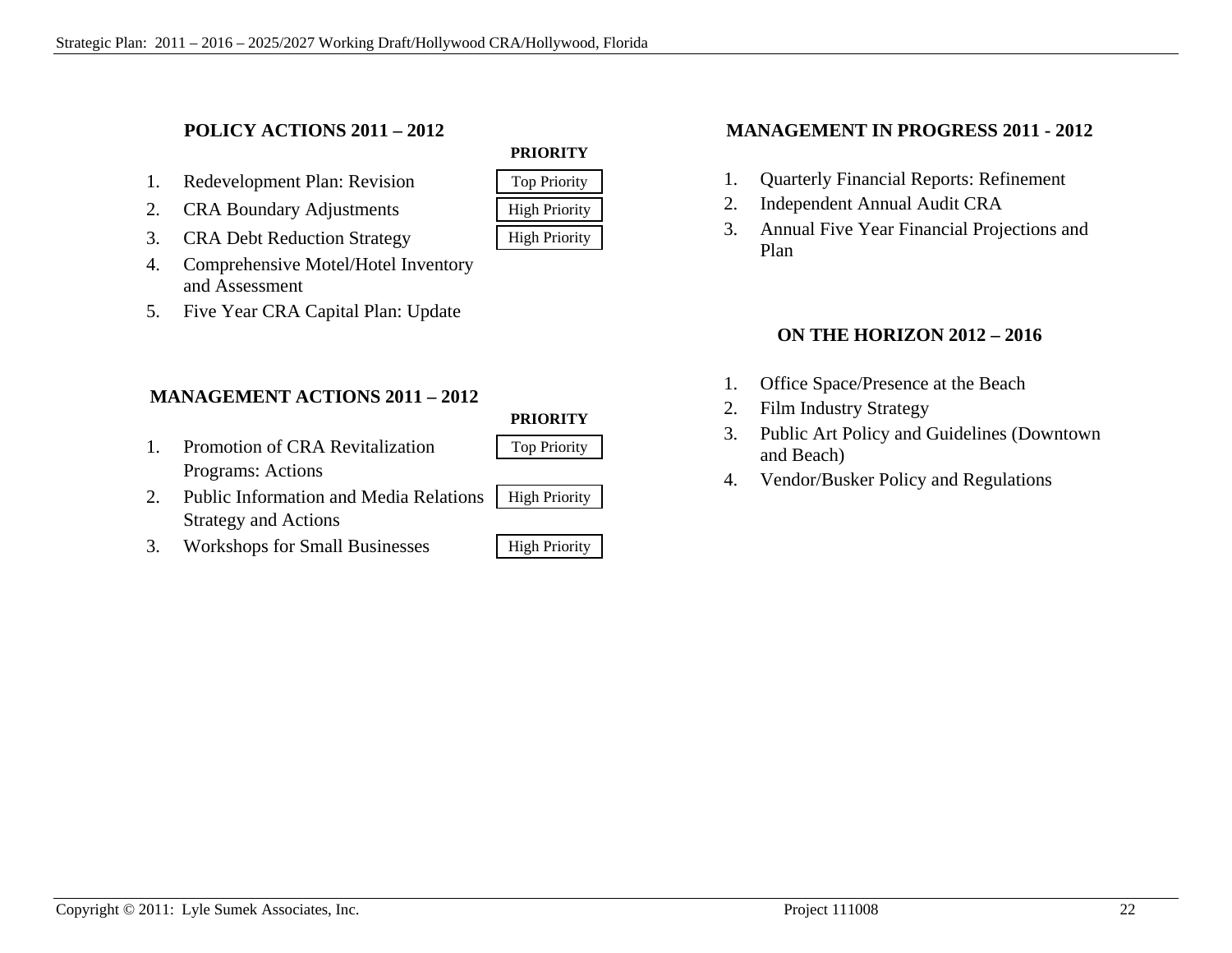### **Goal 2 Revitalize CRA Neighborhoods**

#### **OBJECTIVES**

- 1. Increase property values
- 2. Upgrade the maintenance and visual appearance of the homes and buildings meeting city codes
- 3. Improve the neighborhoods reputation as a safe and clean, and great place to live
- 4. More mixed use developments on major corridors: residences and neighborhood commercial
- 5. Upgrade the neighborhood infrastructure and public spaces
- 6. Increase quality housing opportunities in the neighborhood including mixed use developments in character of the neighborhood
- 7. Increase economic opportunities in the neighborhoods

#### **MEANS TO RESIDENTS**

- 1. Opportunities to become involved in shaping the future of the neighborhoods
- 2. Protection of the historic character of the neighborhoods
- 3. Enhanced property values for home owners
- 4. More attractive neighborhoods and housing choices
- 5. Walkable link to Downtown Hollywood
- 6. Jobs in the neighborhood and economic condition of residents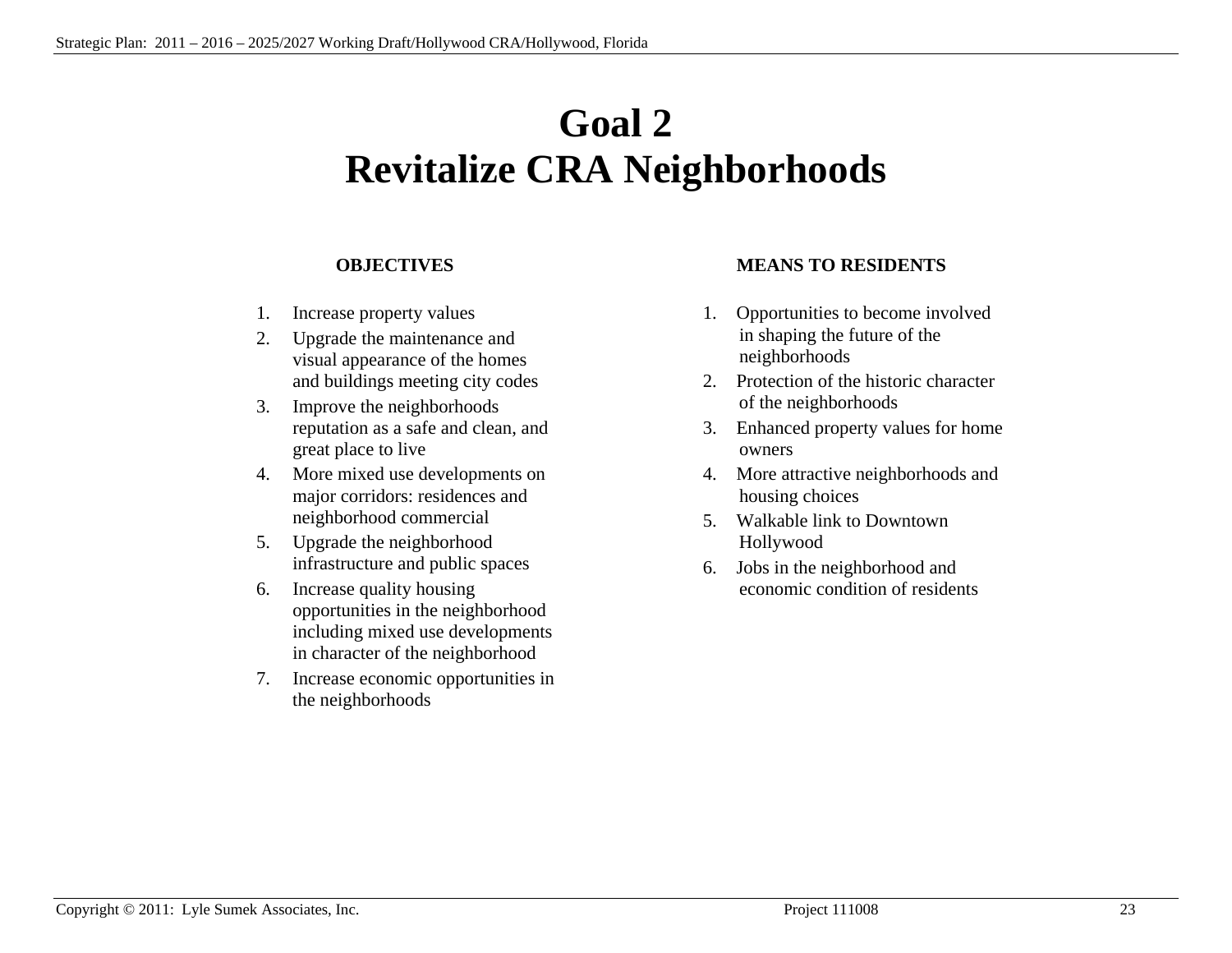### **SHORT TERM CHALLENGES AND OPPORTUNITIES**

- 1. Irresponsible property owners not investing in their homes, buildings and properties
- 2. Funding for neighborhood infrastructure upgrades
- 3. Building codes, code enforcement and improved compliance
- 4. Defining the City's role and the CRA' s role
- 5. Overcoming the unattractiveness and nonpedestrian friendly corridors
- 6. Aging, historic, neglected and small square footage housing stock in different maintenance conditions

### **LONG TERM CHALLENGES AND OPPORTUNITIES**

- 1. Attracting property buyers and encouraging pride of ownership to have them invest in property
- 2. Funding for property improvements and upgrades
- 3. Connecting the neighborhoods to Downtown
- 4. Differing perspectives and values regarding historic neighborhoods
- 5. Changing perceptions of the neighborhoods and the surrounding areas
- 6. Effective involvement of property owners and tenants through HOA and other groups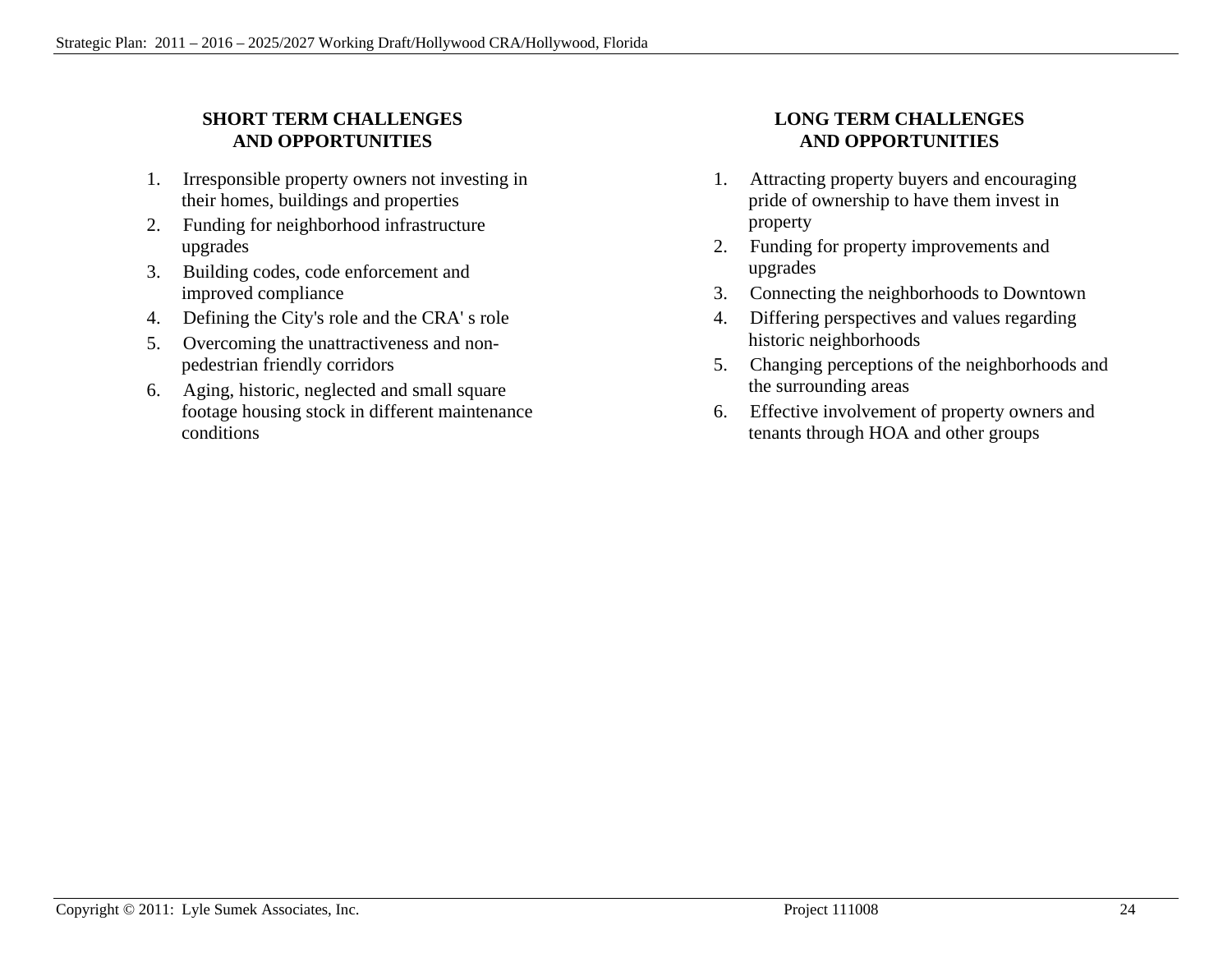### **POLICY ACTIONS 2011 – 2012**

- 1. Social Service Agencies: Direction, Top Priority Actions
- 2. Neighborhood Lighting Improvements: | High Priority Direction, Funding



- 
- 3. Major Rezoning (Neighborhoods and Corridors): Direction, Review
- 4. New Business Assistance for Major Corridors: Direction, Funding
- 5. Adams Street Development Site: Agreement

### **MANAGEMENT ACTIONS 2011 – 2012**

#### **PRIORITY**

- 1. City Property Standards Code: Update
- 2. Paint Only Program: Expansion

| <b>Top Priority</b>  |  |
|----------------------|--|
| <b>High Priority</b> |  |

#### **ON THE HORIZON 2012 – 2016**

- 1. Neighborhood Sidewalks and Streetscapes: Direction, Funding
- 2. Historic Designation: Direction on Approach/Methodology
- 3. Short Term Rental Regulations (Bed and Breakfast) Code: Revision
- 4. Alley Policy and Actions: Direction
- 5. "NSP" Type Program for Neighborhood Improvements: Direction, Funding
- 6. CPTED: Direction
- 7. Officer Next Door Program: Direction, Funding
- 8. Sign Code: Direction, Update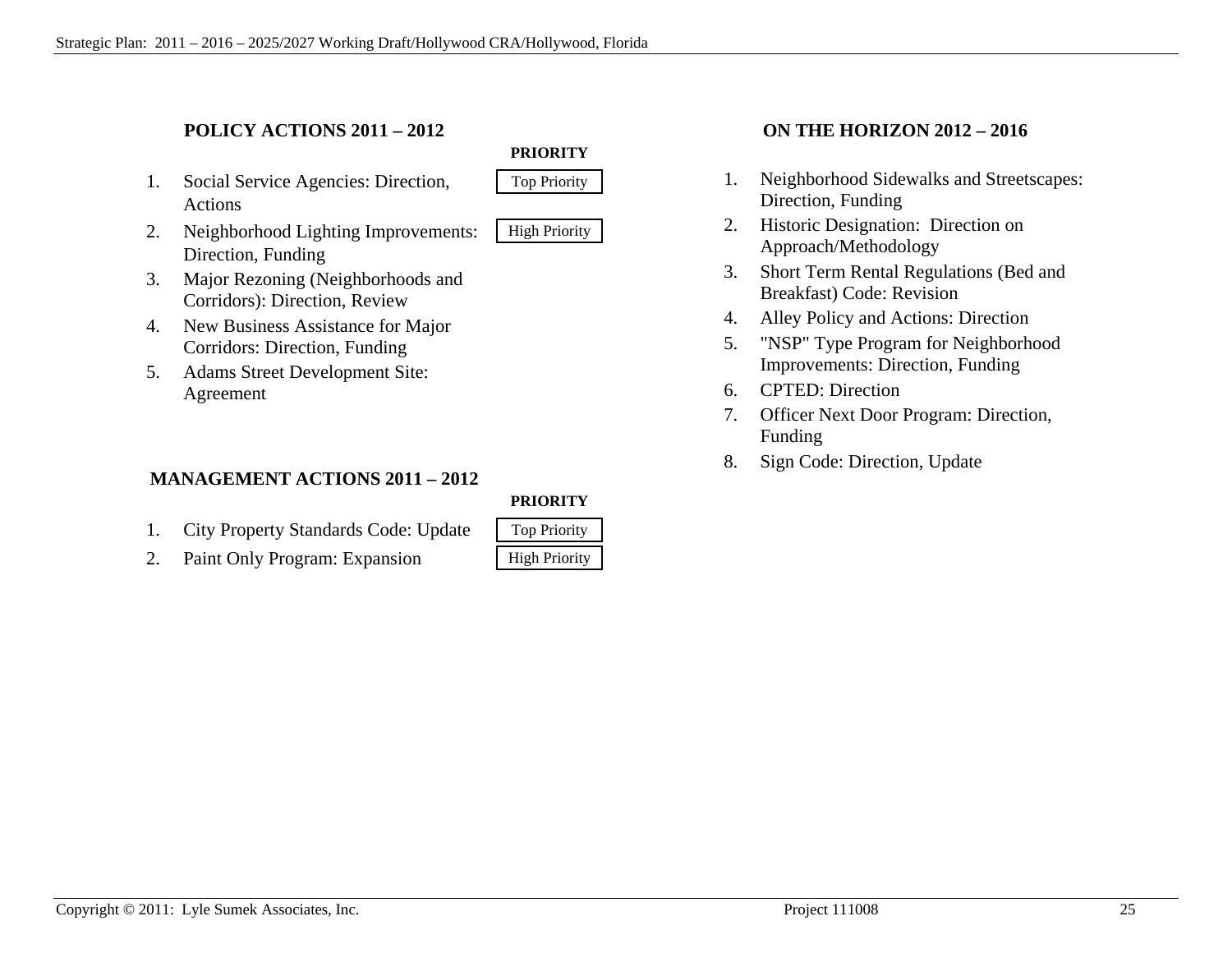### **Goal 3 Create the Downtown Hollywood Scene**

#### **OBJECTIVES**

- 1. Increase the number of successful quality businesses
- 2. Enhance the appearance, cleanliness and safety in the Downtown
- 3. More quality residential housing units in Downtown and mixed use developments
- 4. Attract a major quality grocery store as an anchor to Downtown that excites residents and workers
- 5. Attract professional office uses including medical and wellness, entertainment and creative class related businesses, including expanded use of  $2<sup>nd</sup>$  and  $3<sup>rd</sup>$  floor opportunities
- 6. Increase the variety of attractions/entertainment venues and unique retail shops
- 7. Expand arts and cultural opportunities
- 8. Become a destination for Live Music

#### **MEANS TO RESIDENTS**

- 1. Protection and enhancement of property values
- 2. Opportunities to live in "cool" area that is walkable
- 3. More reasons to come to Downtown and things to do after you arrive
- 4. Beautiful and authentic Downtown to enjoy, have fun and be proud
- 5. Opportunities to start and to grow a business
- 6. Convenient and compelling for residents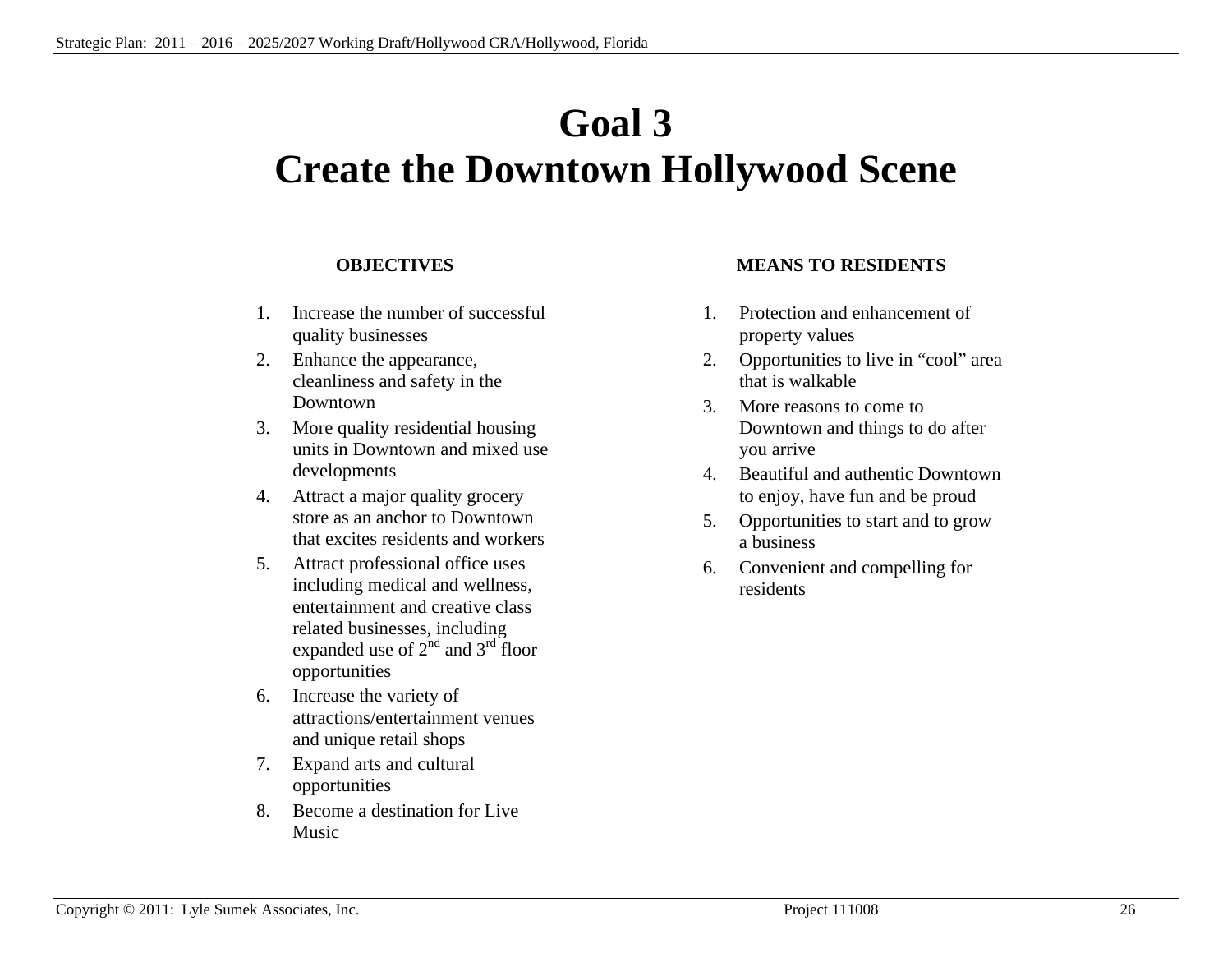### **SHORT TERM CHALLENGES AND OPPORTUNITIES**

- 1. Cumbersome parking process
- 2. Zoning (too restrictive, too loose) that is more realistic and flexible
- 3. Social service agencies and their clients hanging out in Downtown area
- 4. Lack of reasons to go Downtown
- 5. Lack of critical retail mass in Downtown

### **LONG TERM CHALLENGES AND OPPORTUNITIES**

- 1. Lack of an identifiable brand or reputation
- 2. Linking Downtown to the Beach
- 3. Expanding quality and diversity of educational opportunities
- 4. Demographics not attractive to traditional retail (low income)
- 5. Working with indifferent businesses and property owners
- 6. Coordination with Parks, Recruitment and Cultural Arts to tap the full potential of the Art park and its relationship to Downtown
- 7. Existing code conflicts to desired businesses
- 8. Mixed visual appearance of Downtown- nice to blighted
- 9. Upgrading the grocery store to a larger more convenient facility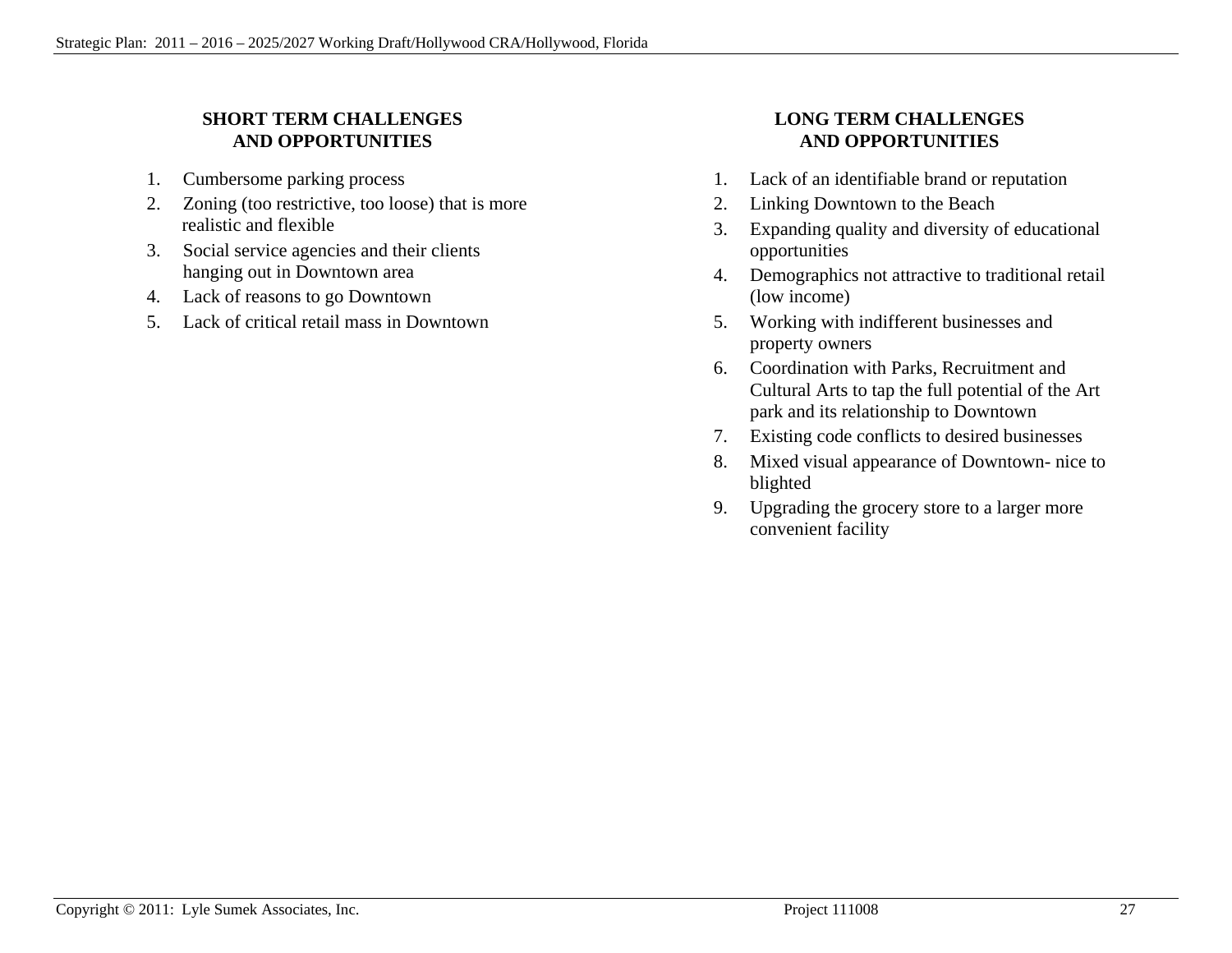Strategy: Actions

Actions

#### **POLICY ACTIONS 2011 – 2012**

- 1. Parking Process: Revision Top Priority
- 2. Zoning Code: Revision (including Top Priority Ancillary Uses)
- 3. Live Music Initiative: Identity, Top Priority Environment
- 4. Property and Landscape Standards Code | High Priority for Downtown: Revision
- 5. CRA Support for Events: Direction, High Priority Funding
	- a. Downtown
	- b. ArtsPark Events and Programs
- 6. Paint Grant Program: Modification, Important Funding Level
- 7. Arts House Cinema: Lease Important
- 8. Paint Pallet/Approved Colors for Downtown: Direction
- 9. Live/Work Opportunities for Creative Class: Direction, Actions

### **MANAGEMENT ACTIONS 2011 – 2012**

Strategy for the District: Direction,

Building and Students: Actions

**PRIORITY** 



**PRIORITY** 



### 2. Downtown Branding and Image Top Priority

### 3. Barry University Health Sciences | High Priority

### **MANAGEMENT IN PROGRESS 2011 – 2012**

- 1. Clean and Safe Program: Performance Monitoring, Block by Block Program
- 2. City Development Review Process and Approval for Renovations and Aesthetics
- 3. Development Agreements: Termination for Non Performance
- 4. Holiday Lighting: Implementation
- 5. Downtown Pedi Cabs: Issue R.L.I. (City of Hollywood)
- 6. Window Display Demonstration

### **MAJOR PROJECTS 2011 – 2012**

- 1. Hollywood Boulevard Beautification Project (2100 Block)
- 2. Downtown Police Emergency Phones Installation
- 3. Barry University Building Renovation
- 4. Adams Street Gas Station Demolition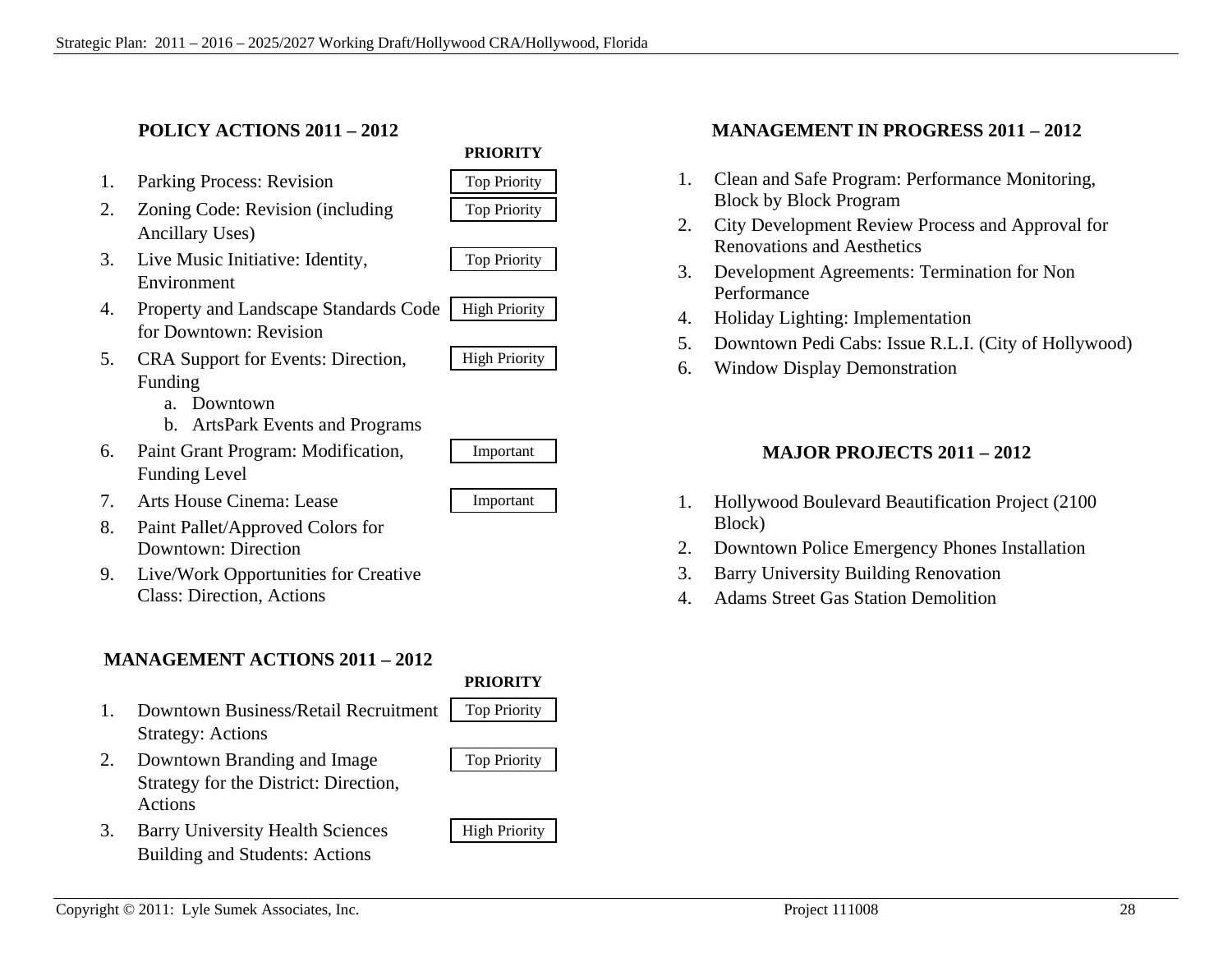#### **ON THE HORIZON 2012 – 2016**

- 1. Street Lighting Program and Maintenance: Direction, Funding
- 2. Sign Code for Downtown: Revision
- 3. IKON Building Development Agreement: Development
- 4. Extended Hours Licenses (administrated by CRA): Direction
- 5. Building Height Regulations: Direction
- 6. City Maintenance of Public Areas in Downtown: Direction, Funding
- 7. Holocaust Museum: Agreement
- 8. Swoop Transport: Permits
- 9. Street Closure and Traffic Flow: Direction
- 10. Publix Store Replacement/Relocation
- 11. Recycling Opportunities for Businesses, Residents and Guests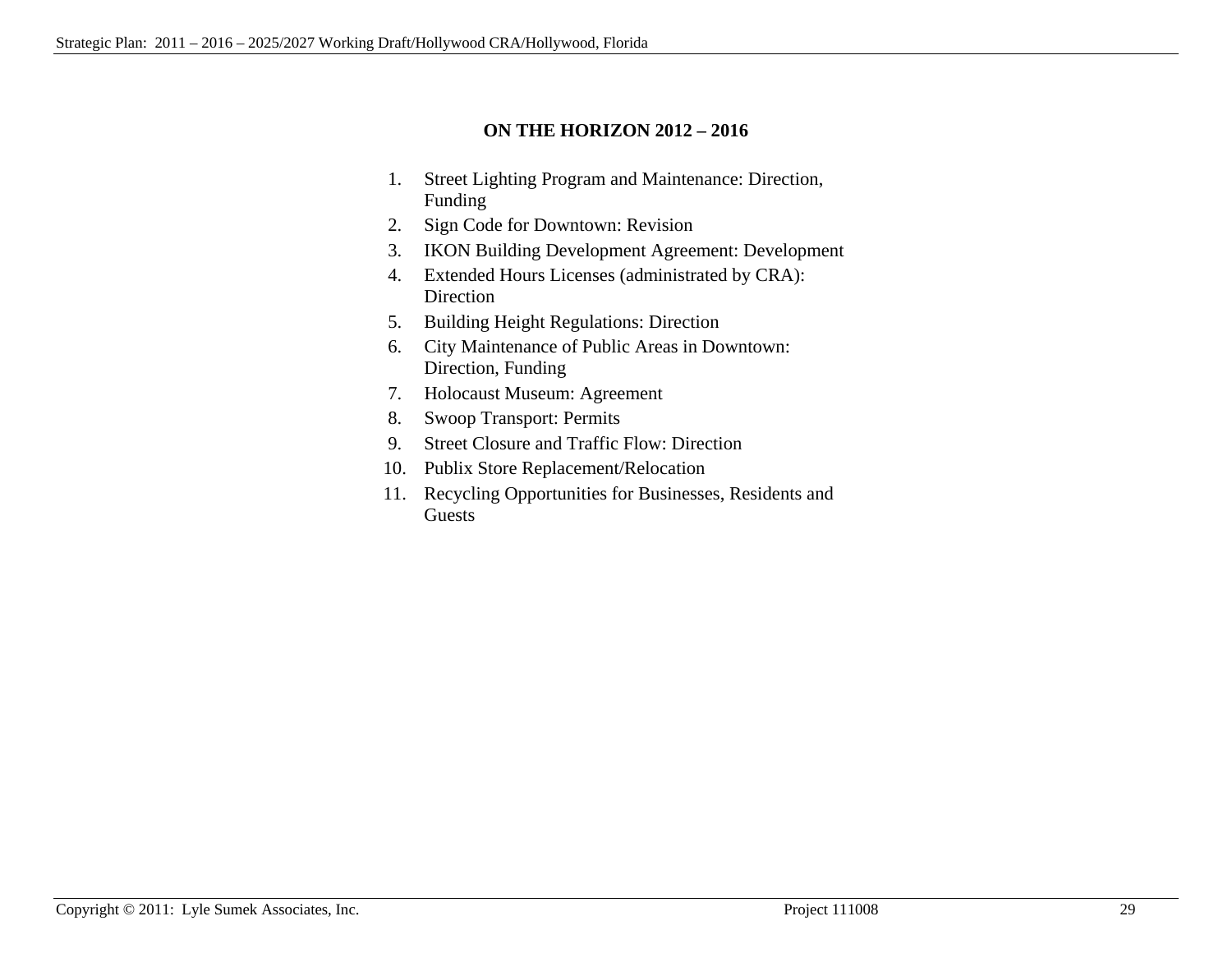### **Goal 4 Make Hollywood Beach World Class**

#### **OBJECTIVES**

- 1. Preserve, upgrade and renourish the Beach
- 2. Improve the appearance, cleanliness and safety of the overall Beach District
- 3. Increase the number of tourists visiting the beach and returning
- 4. Upgrade/restore/replace the Hollywood Resort and other substandard properties
- 5. Expand the marine and ecotourism opportunities in the Beach District
- 6. Improve the ramp and gateway to the Beach District
- 7. Improve the mobility to/from and within the Beach for all modes of movement in the Beach District

#### **MEANS TO RESIDENTS**

- 1. Protection and enhancement of property values
- 2. Easier access and improved mobility in the Beach District
- 3. More quality lodging and retail choices
- 4. More reasons to go to the Beach Activities
- 5. Beautiful entrance and Beach **District**
- 6. Sense of community pride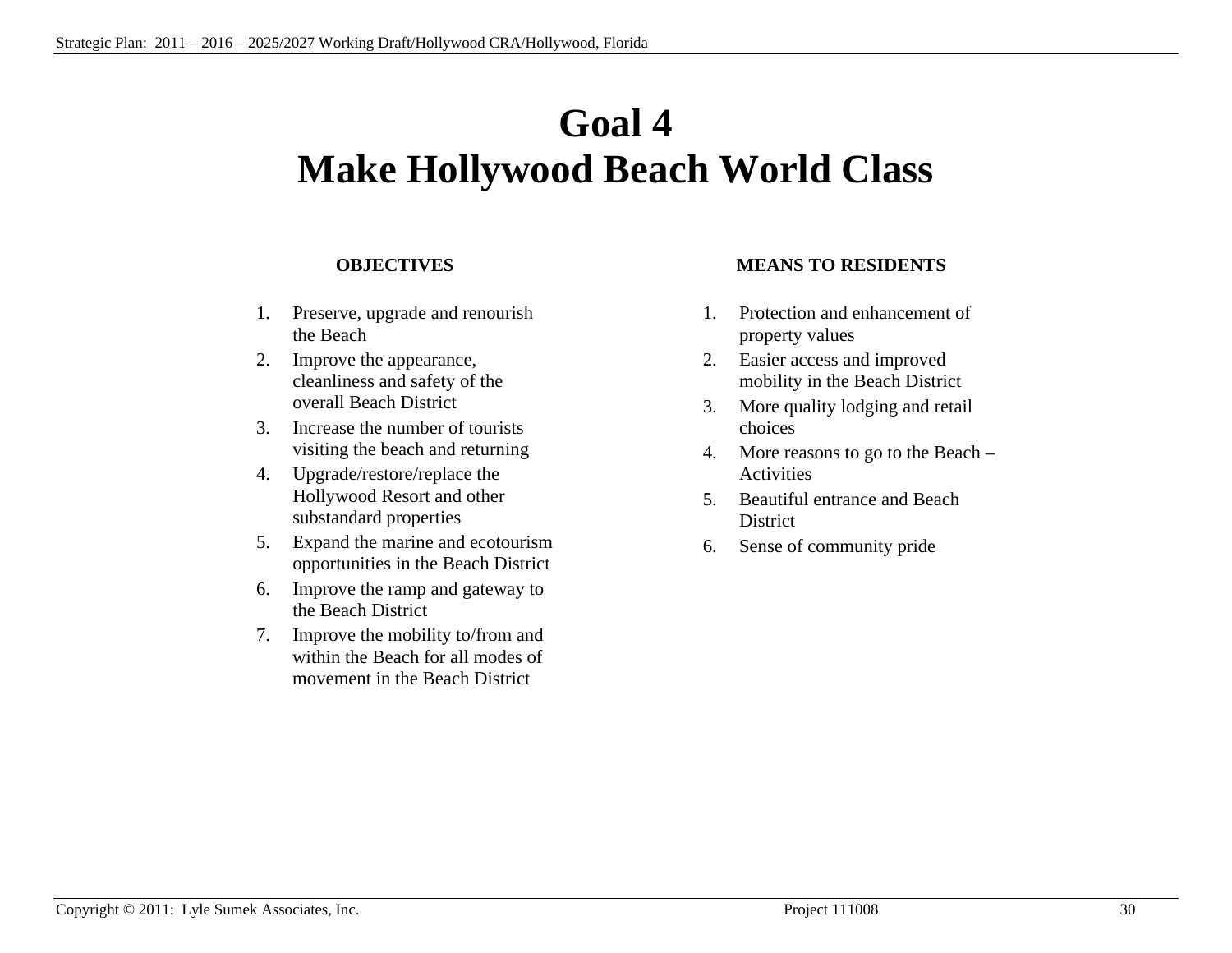### **SHORT TERM CHALLENGES AND OPPORTUNITIES**

- 1. Working with property owners and their expectations
- 2. Supporting a common vision for the Beach District
- 3. Coordination with Parks, Recruitment and Cultural Arts to encourage fun activities for the Beach District along with appropriate guidelines to ensure a quality experience
- 4. Making Margaritaville a reality and tapping its full potential
- 5. Differing property maintenance standards and values
- 6. Linking the Beach to Downtown
- 7. Hollywood Beach Resort

### **LONG TERM CHALLENGES AND OPPORTUNITIES**

- 1. Managing environmental and natural resources assets: shoreline, turtles, mangroves, reef
- 2. Uncertain federal funding and regulations for beach renourishment and dredging
- 3. Bridge and existing street patterns
- 4. Attracting more tourists: regional, national and international
- 5. Tapping the opportunities for expanding ecotourism
- 6. Access to the Intracoastal Waterways
- 7. Vulnerability to natural occurrences: rising tide, flood, storm surge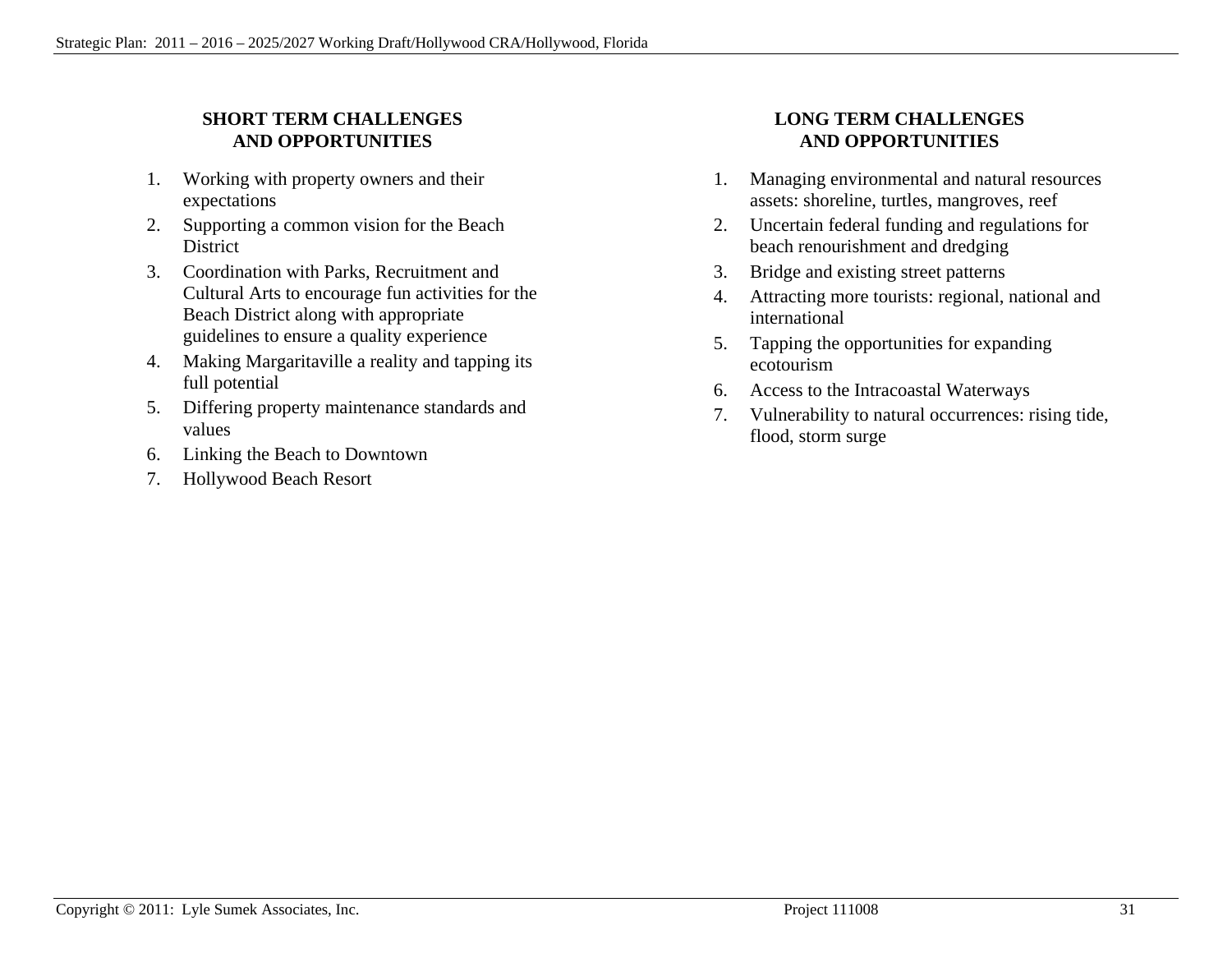### **POLICY ACTIONS 2011 – 2012**

- 1. A1A Three Laning through the Beach: Top Priority Direction, Design, Funding
- 2. Visitor Centers/Transit Hub: Direction, | High Priority Location, Funding



- 
- 



- 3. Property and Landscape Standards Code | High Priority for the Beach: Direction, Service Level, Funding
- 4. Hollywood Beach Resort Strategy: Important Direction, Actions



- 5. Wilshire Marina and Docking Facility: Important Evaluation, Direction, Actions, Funding
- 6. Surf Road: One Way to the South
- 7. Beach Zoning Amendments: Direction
- 8. Old Fire Station: Direction
- 9. Paint Pallet/Approved Colors for Beach: Direction
- 10. Undergrounding Utilities Phase 3: Discussion, Direction

### **MANAGEMENT ACTIONS 2011 – 2012**

#### **PRIORITY**

- 1. Margaritaville Parking (temporary and Top Priority permanent): Direction
- 2. Mobi Mat Program: Expansion | High Priority

#### **MANAGEMENT IN PROGRESS 2011 – 2012**

- 1. Shore Excursion Program for Cruise Lines: Expansion
- 2. Solar Light Pavers Installation
- 3. Trolley Routes: Redesign
- 4. Trail Designation: Direction
- 5. Beach Pedi Cabs: Issue R.L.I (City of Hollywood)
- 6. Turtle Lighting and Enforcement Actions

### **MAJOR PROJECTS 2011 – 2012**

- 1. Property Improvement Projects: Billy's Stone Crab
- 2. New Fire Station Project: Completion
- 3. Beach Renournishment Project (10 year permit)
- 4. Undergrounding Utilities and Streetscape Project: Phase 2
- 5. Beach Police Emergency Phones Installation
- 6. Public Safety/Tourism Information Center at Charnow Park
- 7. Trolley Hub Relocation to A1A Visitor Center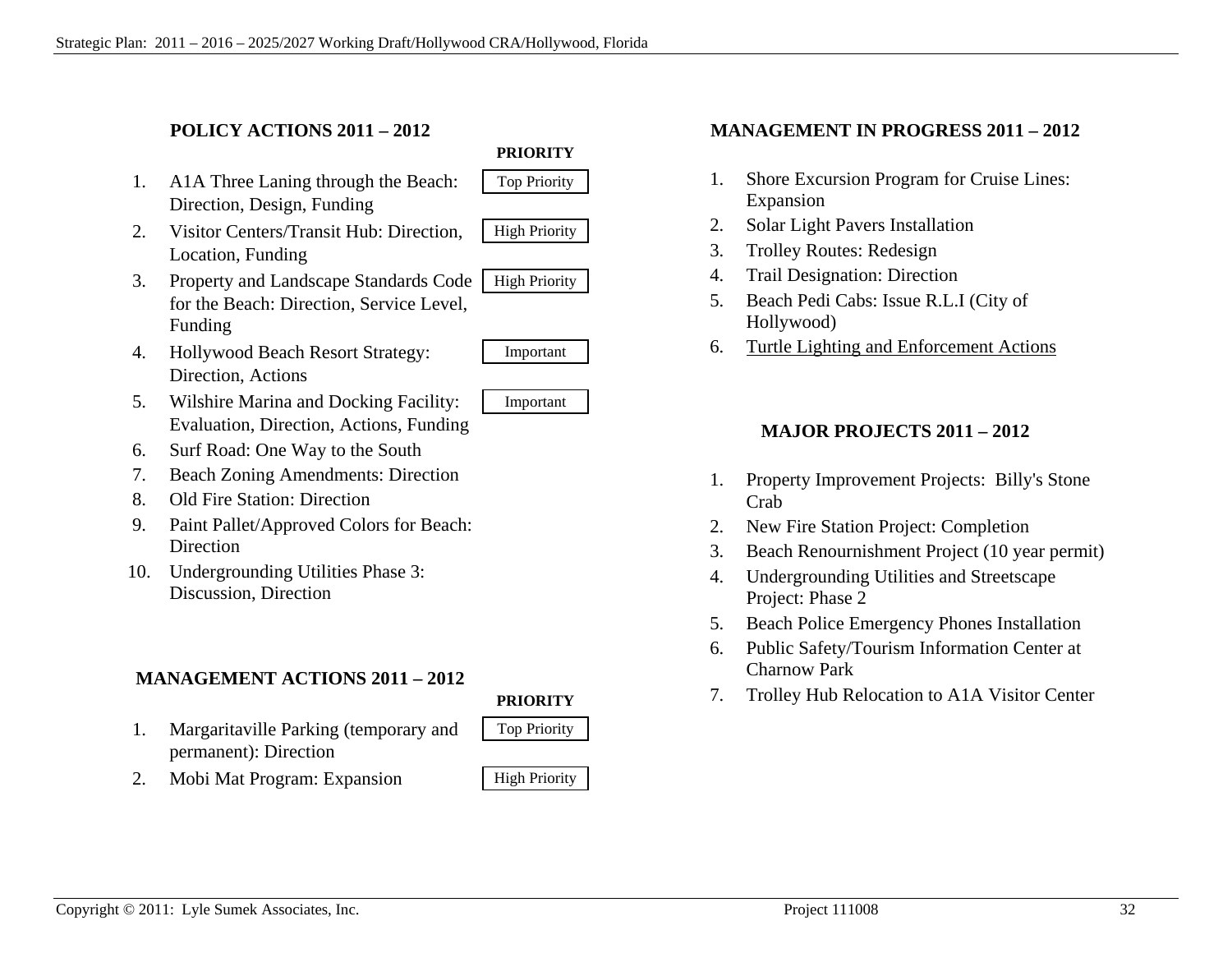#### **ON THE HORIZON 2012 – 2016**

- 1. New Garage on North Beach: Direction, Location, Funding
- 2. Undergrounding Utilities on A1A (Phase 6): Direction, Funding
- 3. Josh's Organic Garden: Retention
- 4. Superior Small Lodging (SSL): Expansion
- 5. Sea Wall Upgrade/Repair: Direction, Funding
- 6. Pier: Evaluation, Direction
- 7. Private Improvement (north side of Johnson Street): Funding
- 8. Water Taxi Expansion: Direction
- 9. Undergrounding Utilities Phases 4-5: Direction, Funding
- 10. Ramps Redesign: Direction, Funding
- 11. Public Services Compound: Direction, Funding
- 12. Broadwalk Mileage Markers: Direction, Funding
- 13. Wayfinding Signs/Message Board Plan: Development, Direction, Funding
- 14. Valet Parking Program for SSL: Definition, Evaluation, Direction, Funding
- 15. Mirador Demolition: Agreement
- 16. Connectivity to Holland Park (Eco Tourism): Direction, Funding
- 17. Ocean Mooring: Evaluation, Direction
- 18. Recycling Opportunities for Businesses and Guests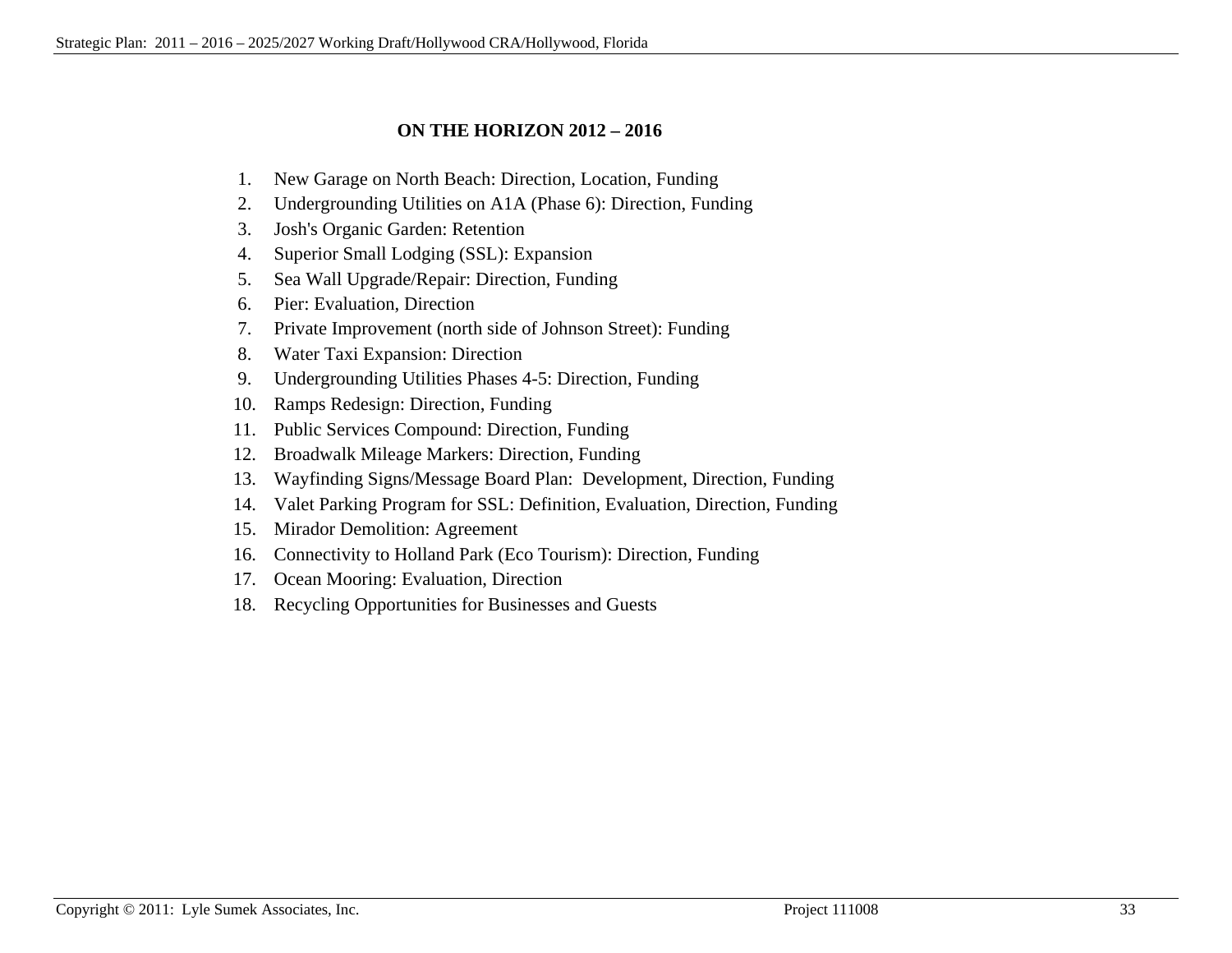## **HOLLYWOOD CRA ACTION AGENDA 2011 – 2012**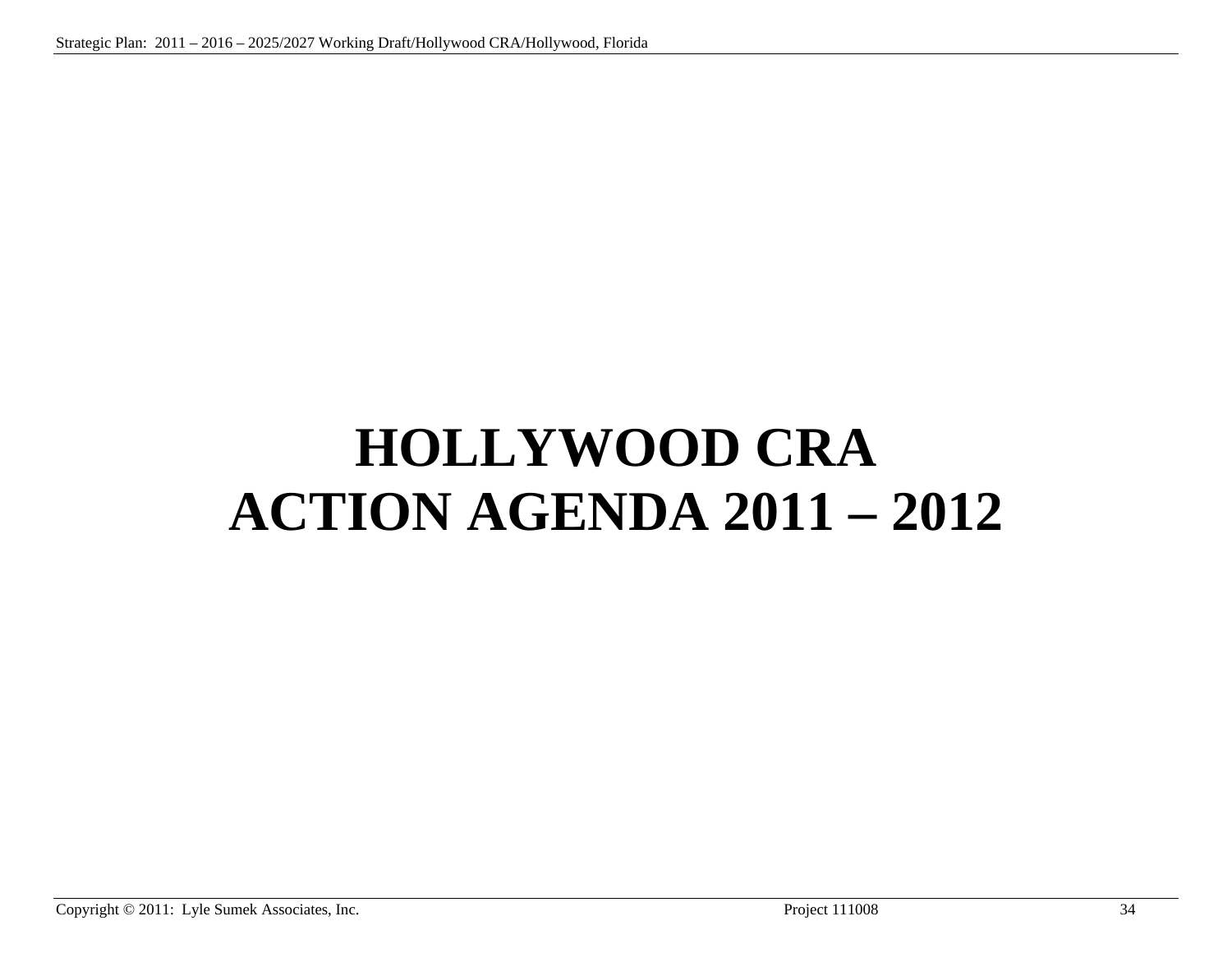## *Hollywood CRA Policy Agenda 2011 – 2012*

### **TOP PRIORITY**

**Social Service Agencies: Direction, Actions Parking Process: Revision Redevelopment Plan: Revision Zoning Code: Revision Live Music Initiative: Identity and Environment A1A Three Laning through the Beach: Direction, Design, Funding** 

### **HIGH PRIORITY**

**CRA Boundary Adjustments CRA Debt Reduction Strategy Neighborhood Lighting Improvements: Direction, Funding Property and Landscape Standards Code for Downtown/Beach: Revision CRA Support for Events: Direction, Funding A) Downtown. B) ArtsPark Events and Programs Visitor Centers/Transit Hub: Direction, Location, Funding**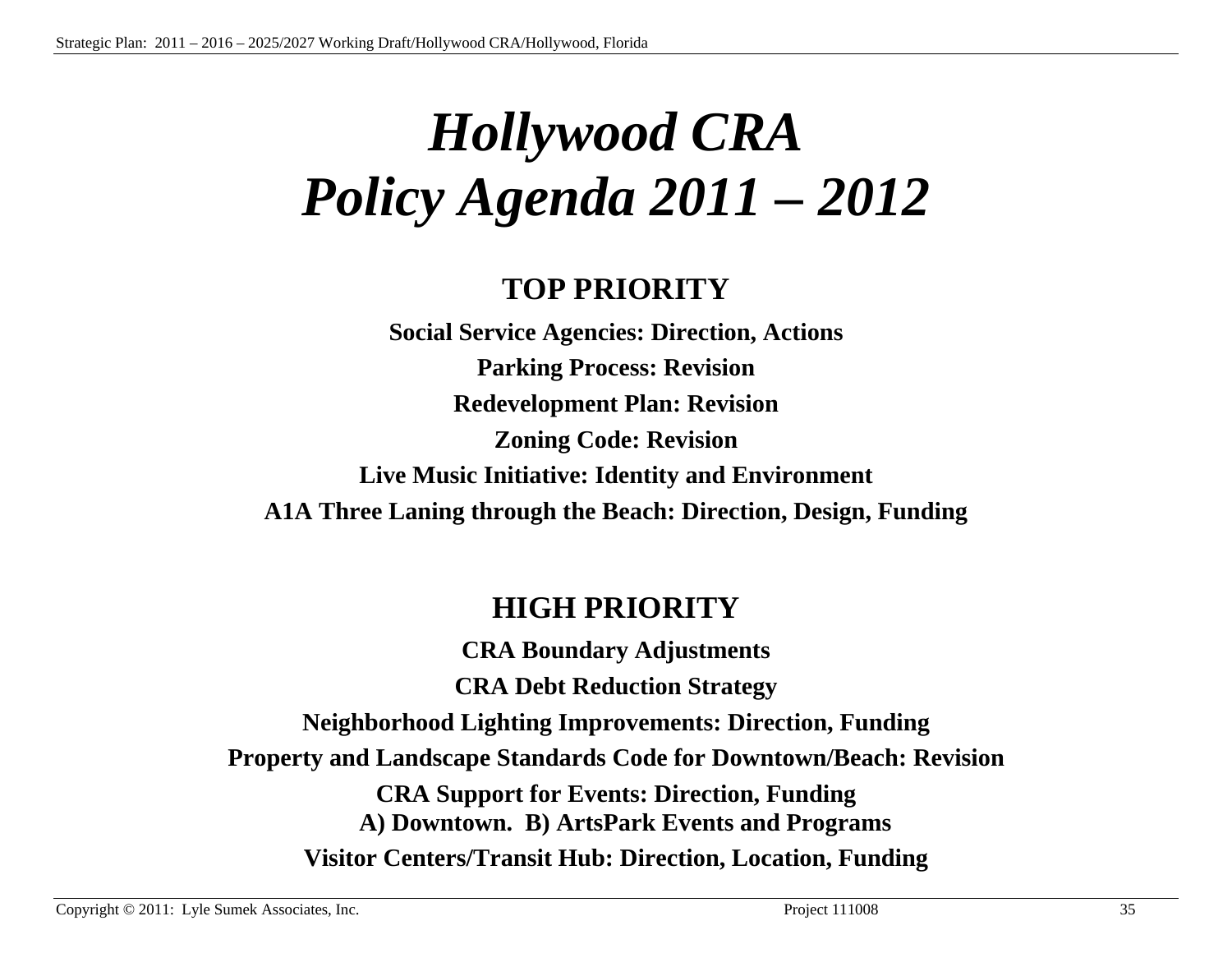### **IMPORTANT**

**Arts House Cinema: Lease** 

**Paint Grant Program: Modification, Funding Level Hollywood Beach Resort Strategy: Direction, Actions Wilshire Marina and Docking Facility: Evaluation, Direction, Actions, Funding**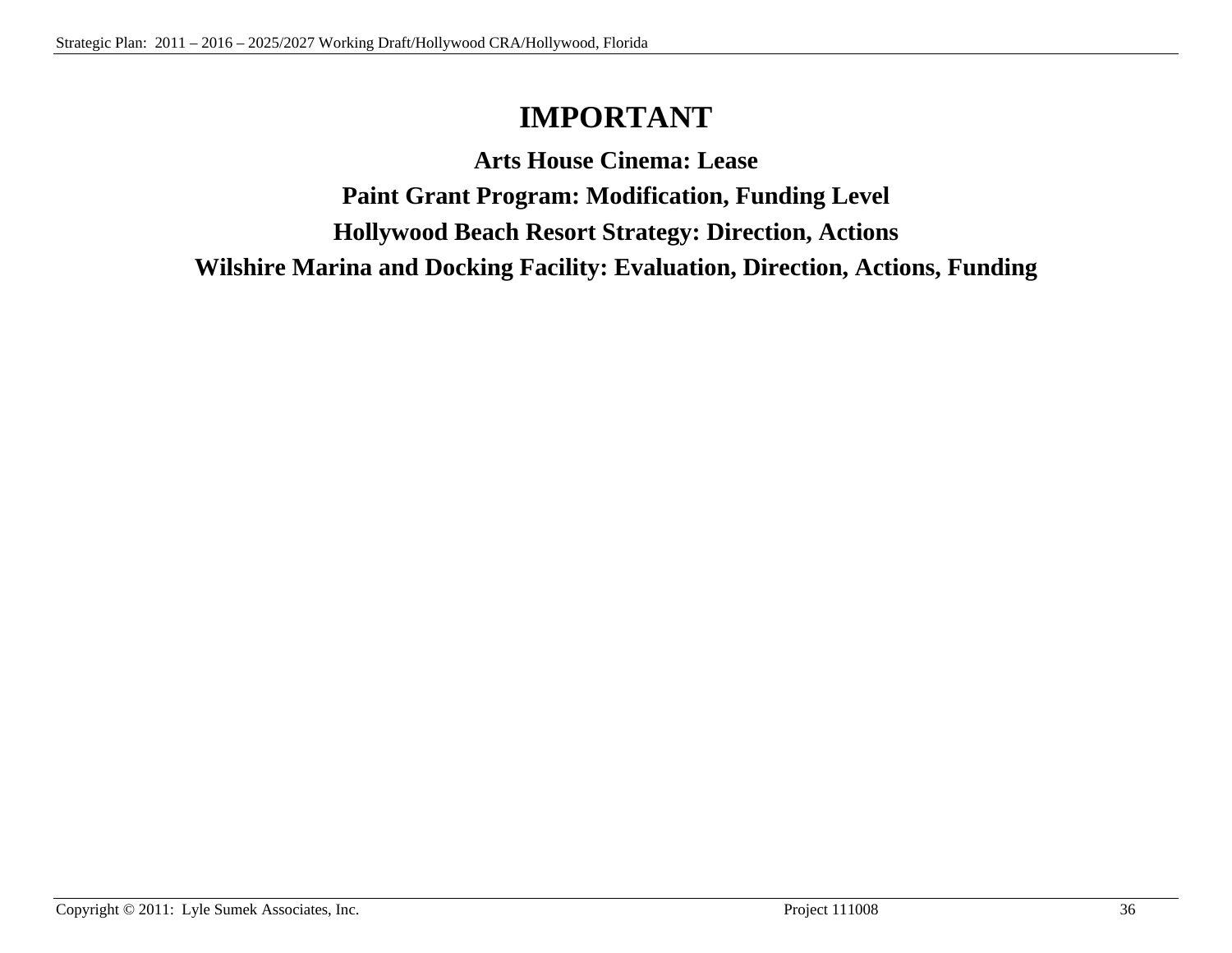### *Hollywood CRA Management Agenda 2011 – 2012*

### **TOP PRIORITY**

**Margaritaville Parking (temporary and permanent): Direction Downtown Branding and Image Strategy for the District: Directions, Actions Downtown Business/Retail Recruitment Strategy: Actions City Property Standards Code: Update Promotion of CRA Revitalization Programs: Actions** 

### **HIGH PRIORITY**

**Barry University Health Sciences Building and Students: Actions Public Information and Media Relations Strategy and Actions Paint Only Program: Expansion Mobi Mat Program: Expansion Workshops for Small Businesses**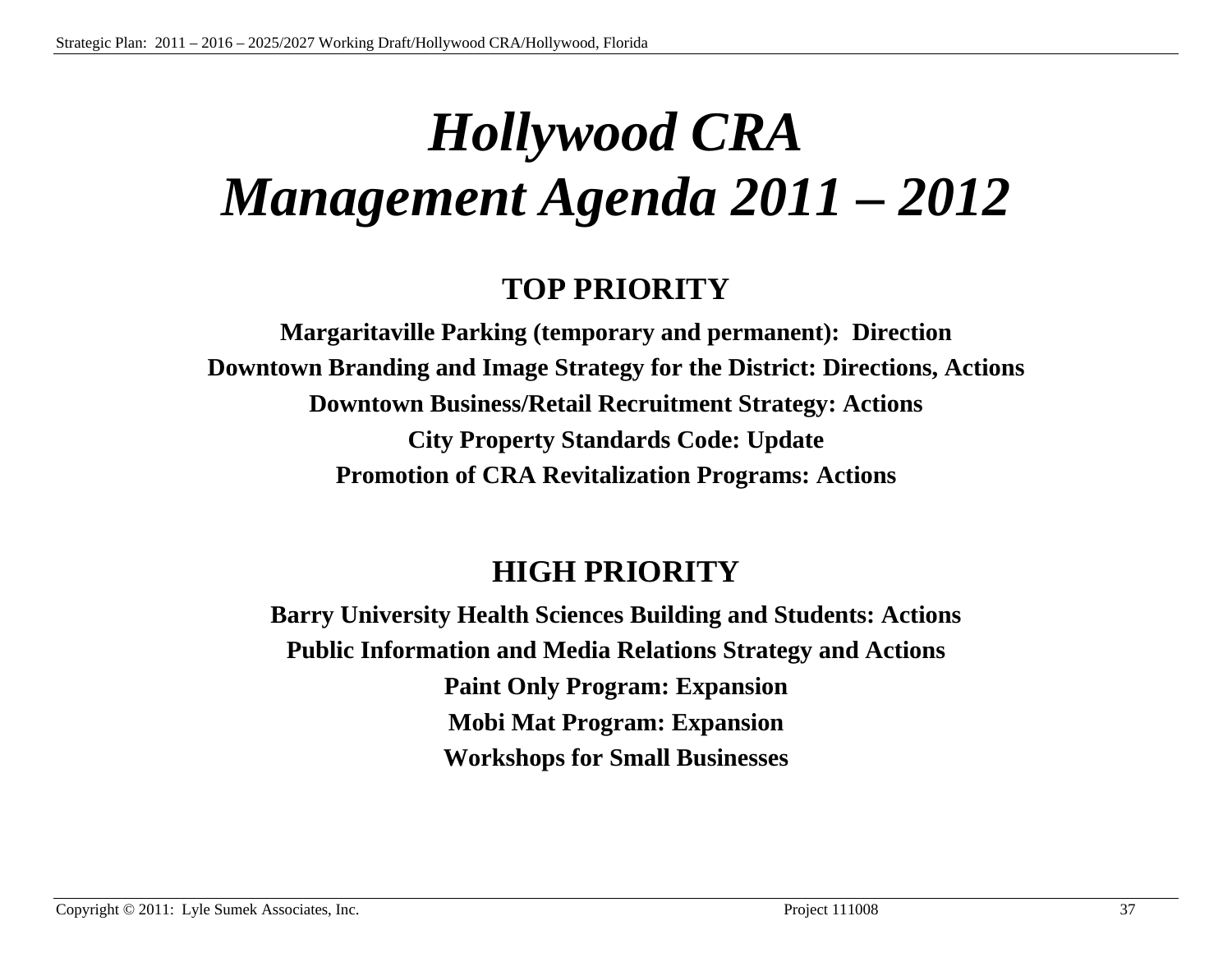## *Hollywood CRA Management in Progress 2011 – 2012*

**Quarterly Financial Reports: Refinement Independent Annual Audit CRA Annual Five Year Financial Projections and Plan Clean and Safe Program: Performance Monitoring, Block by Block Program City Development Review Process and Approval for Renovations and Aesthetics Development Agreements: Termination for Non Performance Holiday Lighting: Implementation Downtown/Beach Pedi Cabs: Issue R.L.I. (City of Hollywood) Window Display Demonstration Shore Excursion Program for Cruise Lines: Expansion Solar Light Pavers Installation Trolley Routes: Redesign Trail Designation: Direction Turtle Lighting and Enforcement Actions**